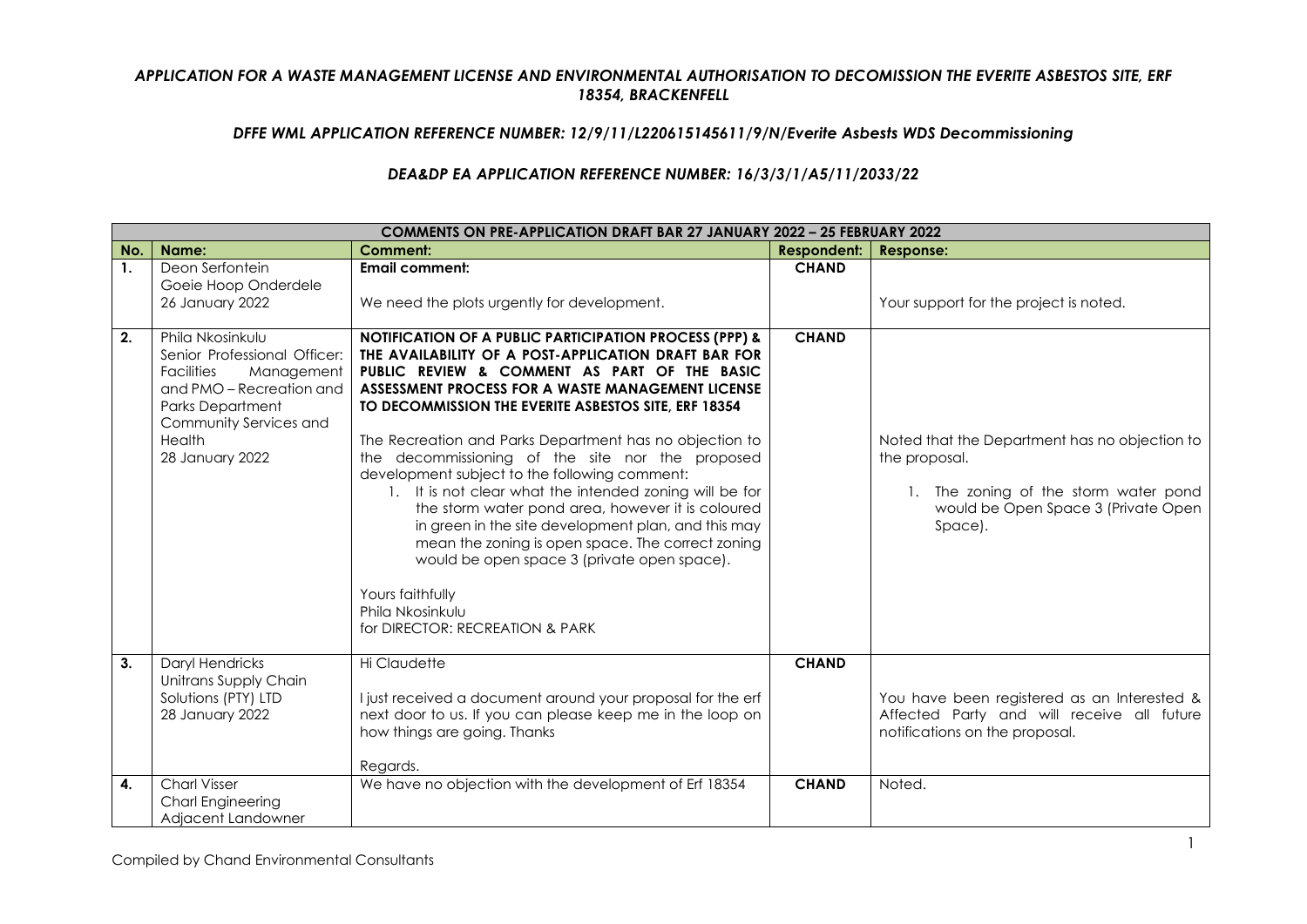|    | 8 February 2022                                  |                                                                                                                    |              |                                                                          |
|----|--------------------------------------------------|--------------------------------------------------------------------------------------------------------------------|--------------|--------------------------------------------------------------------------|
| 5. | Paul Henry                                       | We are interested and affected parties as our buildings                                                            | <b>CHAND</b> | Your interest is noted, and you have been                                |
|    | <b>African Land Cruisers</b><br>09 February 2022 | back onto the site. We intend monitoring the process,<br>especially the removal of hazardous material and will not |              | registered as an Interested & Affected Party on<br>the project database. |
|    |                                                  | hesitate to contact the relevant authorities should any                                                            |              |                                                                          |
|    |                                                  | protocols be breached. Ensure that our interest is noted.                                                          |              |                                                                          |
| 6. | Yolanda Snyman                                   | Matter handed over to our attorney.                                                                                | <b>CHAND</b> |                                                                          |
|    | FJ Trust<br>Snyman 4x4 (Adjacent                 | Deon Perold of Deon Perold & Associates Inc, Ascot<br>Chambers Block H, Greenford Office Estate, Punters Way,      |              | Noted.                                                                   |
|    | landowner)                                       | Kenilworth, Cape Town, Tel: 021 671 0815, Cell: 083 450 4551                                                       |              |                                                                          |
|    | 15 February 2022                                 |                                                                                                                    |              |                                                                          |
|    |                                                  |                                                                                                                    |              |                                                                          |
|    |                                                  |                                                                                                                    |              |                                                                          |
|    |                                                  |                                                                                                                    |              |                                                                          |
| 7. | Rebecca Robin Assur                              | Dear Madam                                                                                                         | <b>CHAND</b> |                                                                          |
|    | City of Cape<br>Town:<br>Environmental           |                                                                                                                    |              |                                                                          |
|    | and<br>Heritage<br>Management                    | ERF 18354, 28 TAURUS ROAD, EVERITE INDUSTRIA,<br><b>BRACKENFELL: DRAFT BASIC ASSESSMENT REPORT FOR THE</b>         |              |                                                                          |
|    | Branch - Environmental                           | APPLICATION FOR A WASTE MANAGEMENT LICENSE (WML) TO                                                                |              |                                                                          |
|    | Management                                       | <b>DECOMMMISSION THE EVERITE ASBESTOS SITE</b>                                                                     |              |                                                                          |
|    | Spatial<br>Planning<br>and                       | Your correspondence dated 26 January 2022, and the                                                                 |              |                                                                          |
|    | <b>Environment Directorate</b>                   | accompanying Draft Amendment Report, dated 24                                                                      |              |                                                                          |
|    | 23 February 2022                                 | January 2022, as compiled by Chand Environmental                                                                   |              |                                                                          |
|    |                                                  | Consultants, refers.                                                                                               |              |                                                                          |
|    |                                                  | The following technical comment is provided by relevant                                                            |              |                                                                          |
|    |                                                  | City of Cape Town Departments based on the information                                                             |              |                                                                          |
|    |                                                  | provided in the Draft Basic Assessment Report:                                                                     |              |                                                                          |
|    |                                                  | SPATIAL PLANNING AND ENVIRONMENT: Development<br>1.                                                                |              |                                                                          |
|    |                                                  | Management                                                                                                         |              |                                                                          |
|    |                                                  | 1.1 The site is zoned for General industry 1 (GI1)                                                                 |              | 1.1. Noted. This is the intended use.                                    |
|    |                                                  | purposes and may only be utilised for such purposes                                                                |              |                                                                          |
|    |                                                  | in future due to the historic use of the site for the<br>disposal of asbestos.                                     |              |                                                                          |
|    |                                                  |                                                                                                                    |              |                                                                          |
|    |                                                  | 1.2 There are currently no land-use management                                                                     |              | 1.2. Noted. The zoning is already in place.                              |
|    |                                                  | applications in terms of the Municipal Planning By-<br>Law that have been discussed or submitted to the            |              | The land is zoned industrial.                                            |
|    |                                                  | Development Management Department for                                                                              |              |                                                                          |
|    |                                                  | consideration. The Development Management                                                                          |              |                                                                          |
|    |                                                  |                                                                                                                    |              |                                                                          |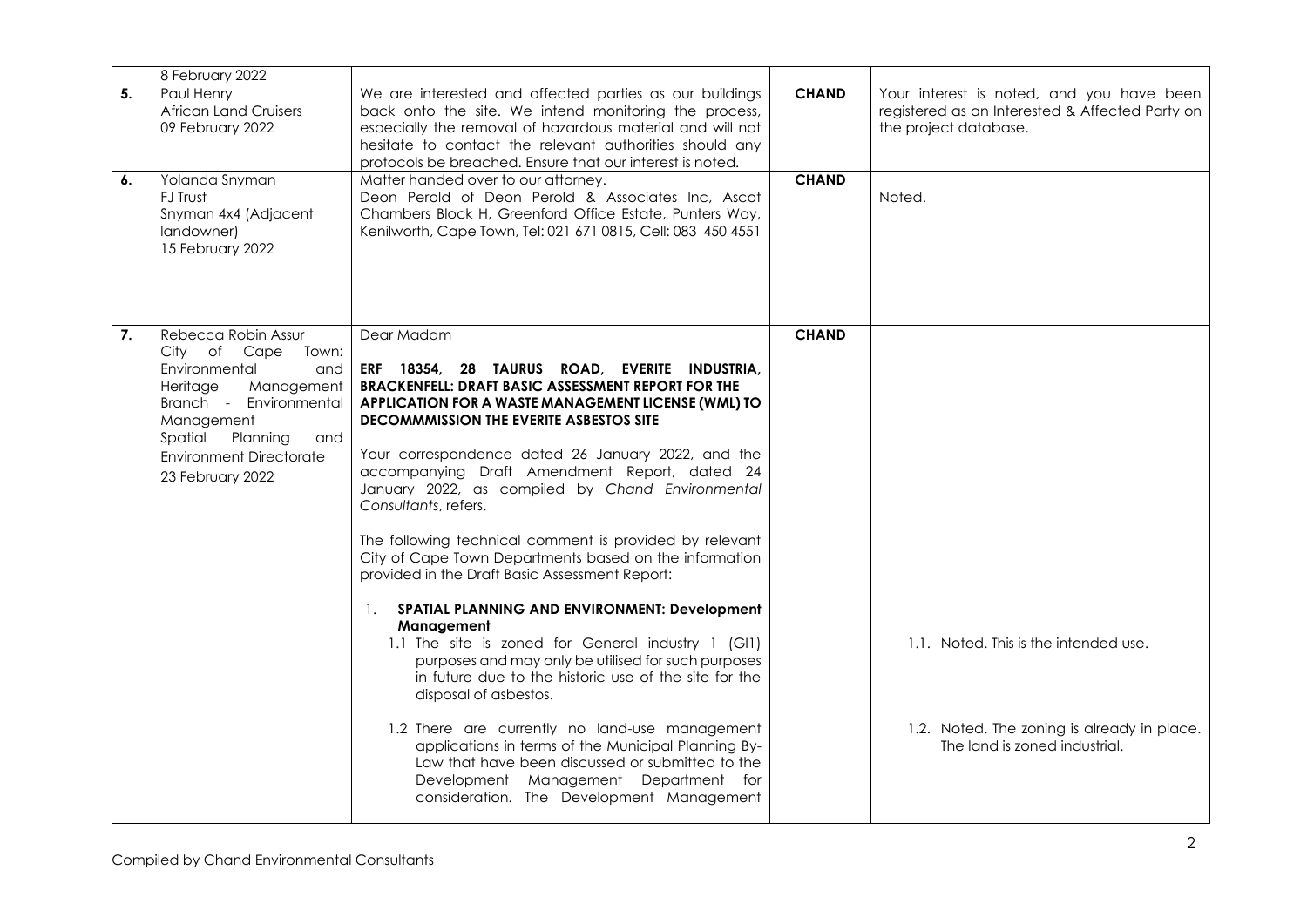| Department will provide detailed comment during<br>said land-use management application phase.                                                                                                                                                                                                                                                                                                                                                                                                                                                                                                                                                                                                                                                                                                                                                                                   |                                                                                                                                                                                                                                                                                      |
|----------------------------------------------------------------------------------------------------------------------------------------------------------------------------------------------------------------------------------------------------------------------------------------------------------------------------------------------------------------------------------------------------------------------------------------------------------------------------------------------------------------------------------------------------------------------------------------------------------------------------------------------------------------------------------------------------------------------------------------------------------------------------------------------------------------------------------------------------------------------------------|--------------------------------------------------------------------------------------------------------------------------------------------------------------------------------------------------------------------------------------------------------------------------------------|
| SAFETY AND SECURITY: DISASTER MANAGEMENT<br>2.<br><b>CENTRE</b><br>2.1 Should the proposal for decommissioning be<br>adopted, it is recommended that an emergency<br>plan be drafted with an accompanying risk<br>assessment and be submitted together with<br>building plan submissions and made available for<br>implementation for all<br>phases<br>of the<br>decommissioning process.                                                                                                                                                                                                                                                                                                                                                                                                                                                                                        | 2.1 Noted. An Emergency Plan and Risk<br>Assessment will<br>accompany<br>the<br>submission.<br><b>This</b><br><b>building</b><br>plan<br>requirement has also been included in<br>the EMPr.                                                                                          |
| TRANSPORT: TRAFFIC IMPACT ASSESSMENT AND<br>3.<br><b>DEVELOPMENT CONTROL</b><br>3.1 The transport impact assessment and development<br>control has no comment, at this stage, on the Draft<br>BAR and Traffic Impact Assessment (appendix J6).<br>detailed comments will be provided during the<br>applicable land-use application phase.                                                                                                                                                                                                                                                                                                                                                                                                                                                                                                                                        | 3.1 Noted with thanks.                                                                                                                                                                                                                                                               |
| COMMUNITY SERVICES AND HEALTH: City Health -<br>4.<br><b>Specialised Health Services - Environmental Health</b><br>4.1 A pollution management plan must be submitted<br>for cases of emergency. No pollution of air, surface<br>water, ground water or storm water may take place<br>as a result of any activity on-site.                                                                                                                                                                                                                                                                                                                                                                                                                                                                                                                                                        | 4.1 The EMPr provides for pollution control in<br>detail during the construction phase.                                                                                                                                                                                              |
| 4.2 As a measure to prevent complaints resulting from<br>any activity on these premises, the applicant must<br>ensure that adequate steps are implemented to<br>prevent the prevalence and/or incidence of health<br>nuisances as defined by the City of Cape Town<br>Environmental Health By-Law (P.N. 13333 of 2003).                                                                                                                                                                                                                                                                                                                                                                                                                                                                                                                                                          | 4.2 Risks to human health have been<br>considered in the asbestos report<br>(Appendix J7) in terms of the likelihood<br>of human exposure to asbestos.<br>Furthermore, measures to limit exposure<br>risk of asbestos to humans have been<br>included in the EMPr. The EMPr requires |
| "health nuisance" means any activity, condition, premises or thing which, on account of effluent, vapours, chemical effluvia, odours, noise, vibration,<br>radiation, refuse, waste products, dirt, chemical or biochemical material, microbial infection, vermin, vegetation, overcrowding, lack of proper general<br>hygiene, ventilation, lighting, design, situation or on account of any other cause or practice whatsoever, is are in the opinion of the Director: City Health<br>or a duly authorised council employee potentially injurious or dangerous to health or which is are offensive, including, without affecting the generality<br>of the aforegoing, any facility for the storage, distribution or handling of water that is likely to be used by man for domestic purposes or consumption,<br>including such water itself, which is contaminated or polluted | that all of the mitigation measures<br>outlined in the Asbestos Regulations of<br>2001 as well as the Occupational<br>Health and Safety Act must be strictly<br>adhered to.                                                                                                          |
|                                                                                                                                                                                                                                                                                                                                                                                                                                                                                                                                                                                                                                                                                                                                                                                                                                                                                  |                                                                                                                                                                                                                                                                                      |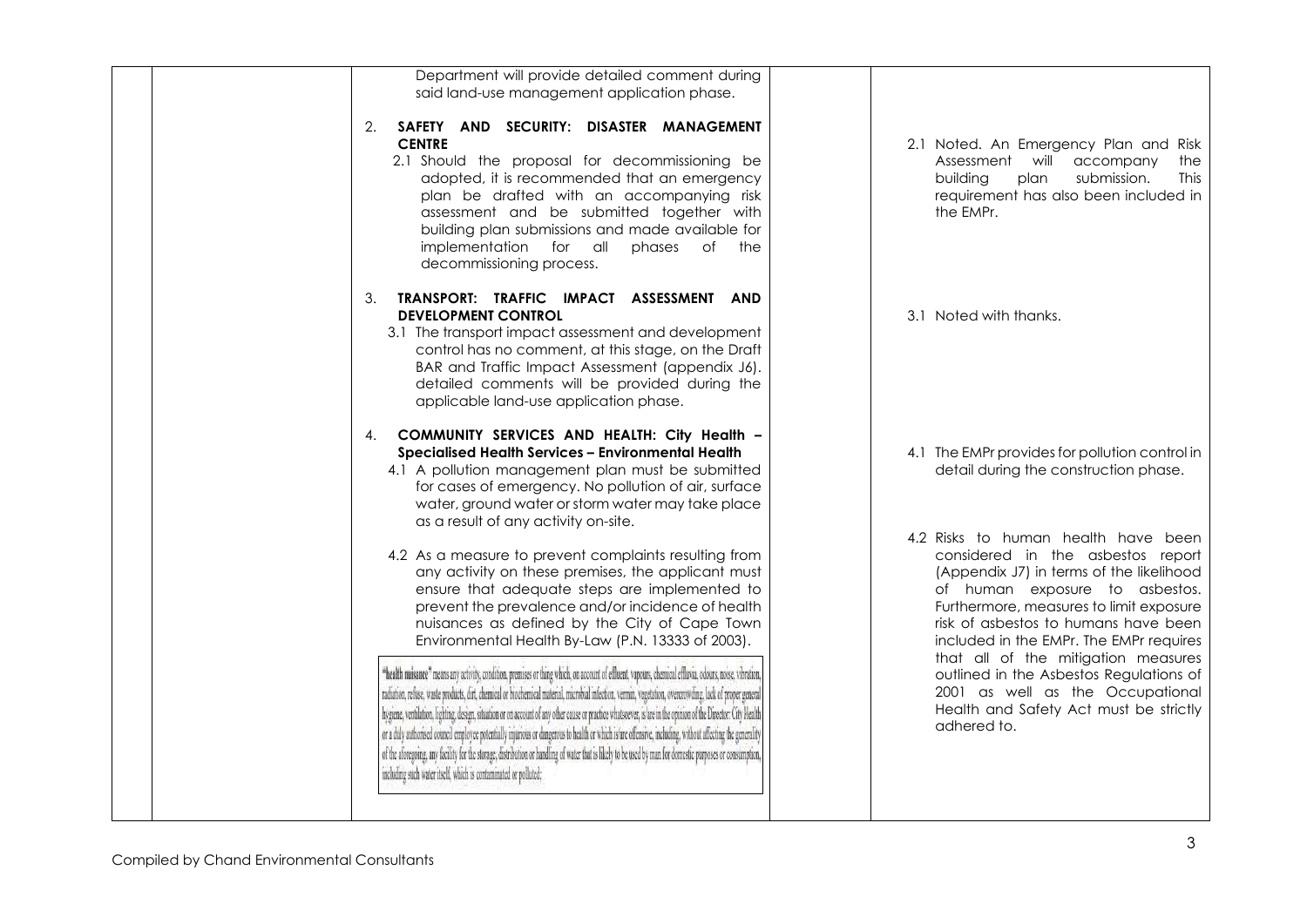| 4.3 All resultant waste, waste generated and<br>vegetative waste must be suitably stored prior to<br>removal and be appropriately disposed of as not to<br>create a health nuisance.                                                                                                                                                                                                  | 4.3 Suitable waste management measures<br>have been included in the EMPr<br>including the separation of waste and<br>storage of waste in covered waste<br>reciprocals. Specifications for the<br>storage of hazardous waste including<br>asbestos contaminated vegetative<br>waste is also included in the EMPr.                                                                                                                                                                                                                                                                                                                                                                                                                                                                                                                                                                                                                                                                                                               |
|---------------------------------------------------------------------------------------------------------------------------------------------------------------------------------------------------------------------------------------------------------------------------------------------------------------------------------------------------------------------------------------|--------------------------------------------------------------------------------------------------------------------------------------------------------------------------------------------------------------------------------------------------------------------------------------------------------------------------------------------------------------------------------------------------------------------------------------------------------------------------------------------------------------------------------------------------------------------------------------------------------------------------------------------------------------------------------------------------------------------------------------------------------------------------------------------------------------------------------------------------------------------------------------------------------------------------------------------------------------------------------------------------------------------------------|
| 4.4 The Environmental Health Department has the<br>following concerns that must be further clarified:<br>• The impact of pollution on the surrounding<br>business and residential areas during the<br>construction<br>and<br>operational<br>phases,<br>especially the residential area of Protea Heights<br>given the close proximity of this area to the site<br>must be considered. | Several pollution control measures have<br>been included in the EMPr. Specifically<br>with regards to asbestos, the EMPr<br>contains measures for executing the<br>works in a way that disturbs as little<br>asbestos at any one time and includes<br>measures such as clearing of the<br>vegetation for specific areas of works at<br>a time such that the entire site does not<br>remain clear all in one go, use of an<br>asbestos-certified contractor, limiting<br>access during the site, monitoring for<br>airborne asbestos, external monitoring<br>and reporting against conditions of<br>approval throughout construction, etc.<br>Refer to the EMPr in Appendix M of the<br>BAR for more detail in this regard. The<br>site will also be managed by an AAIA<br>approved<br>Inspection<br><i>(Asbestos</i><br>authority) and all site activities during<br>the site excavations up to final capping<br>foundations<br>works<br>and<br>being<br>completed will be carried out by a<br>registered asbestos contractor. |
| • How long will the proposed capping last and<br>would top-up be required?                                                                                                                                                                                                                                                                                                            | The capping would be permanent. A<br>light industrial park will be developed<br>on the site which will provide a second<br>layer of capping. The need for top-up is<br>not envisaged as there would be hard<br>covering.                                                                                                                                                                                                                                                                                                                                                                                                                                                                                                                                                                                                                                                                                                                                                                                                       |
| • The method of compaction must be stated.                                                                                                                                                                                                                                                                                                                                            |                                                                                                                                                                                                                                                                                                                                                                                                                                                                                                                                                                                                                                                                                                                                                                                                                                                                                                                                                                                                                                |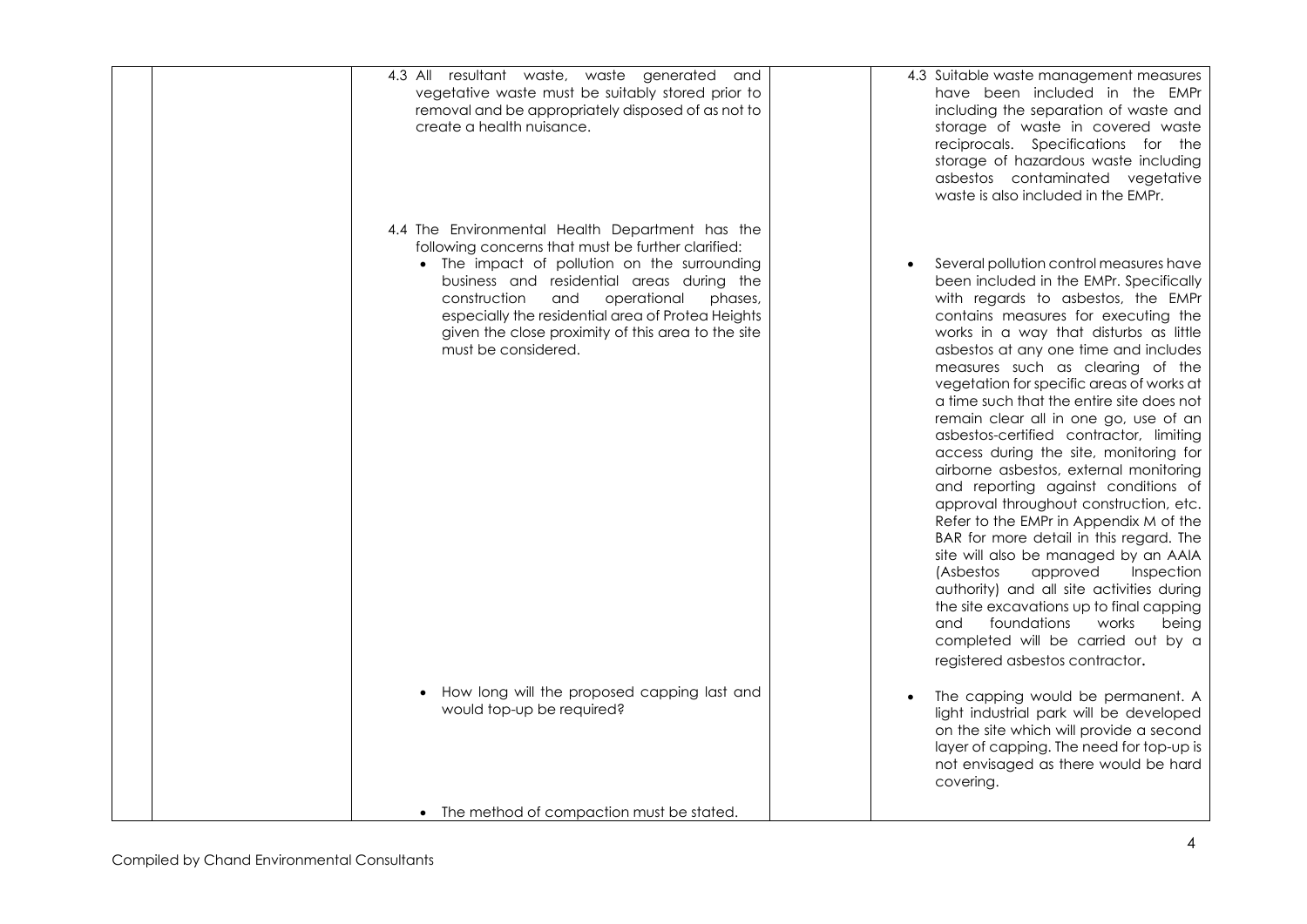|  | Measures to be implemented in case of                                                                                                                                                                | The in-situ terrain would be compacted<br>before any fill and/or capping layers<br>are placed and said terrain would be<br>compacted to 95 % MOD AASHTO<br>(Walters, 2020). The complete capping<br>strategy is included in the BAR and in<br>Appendix B1. The recommendations of<br>the Geotechnical Report (Appendix J3)<br>related to earthworks have also been<br>included in the BAR and EMPr.                                                                                                                                                                              |
|--|------------------------------------------------------------------------------------------------------------------------------------------------------------------------------------------------------|----------------------------------------------------------------------------------------------------------------------------------------------------------------------------------------------------------------------------------------------------------------------------------------------------------------------------------------------------------------------------------------------------------------------------------------------------------------------------------------------------------------------------------------------------------------------------------|
|  | sagging and collapsing of soil due to mole<br>activity and shifting of soil must be included.                                                                                                        | A rodent barrier (see response below)<br>would be installed to prevent mole<br>activity thus issues with collapsing and<br>shifting of soil is not envisaged.                                                                                                                                                                                                                                                                                                                                                                                                                    |
|  | • Elaboration is required on the proposed<br>methods to be used to limit excavation.                                                                                                                 | To limit excavation, material would be<br>imported to cover the site and<br>compaction implemented to realise<br>the required levels. For the majority of<br>the site, the earthworks would not entail<br>any excavation works or digging into<br>the existing surface areas on the site. In<br>sections where excavation is required,<br>this would be limited in terms of depth<br>and extent. The Capping Strategy (refer<br>to Appendix B1 of the BAR) elaborates<br>in detail on the varying degrees of<br>excavation across the site and how this<br>would be implemented. |
|  | Mitigation measures that will be implemented<br>should asbestos become airborne during any<br>activity<br>on-site<br>including<br>excavation,<br>compaction, construction and operational<br>phases. | The EMPr requires that an approved<br>inspection authority (in compliance<br>with<br>the<br>asbestos<br>abatement<br>regulations 2020) must draw up an<br>Asbestos Plan. This said plan must<br>indicate<br>the<br>asbestos<br>how<br>contaminated site activities must be<br>carried out and will also include<br>measures to be implemented should<br>asbestos become air-borne during<br>activity on site. This plan will be<br>submitted to the local department of                                                                                                          |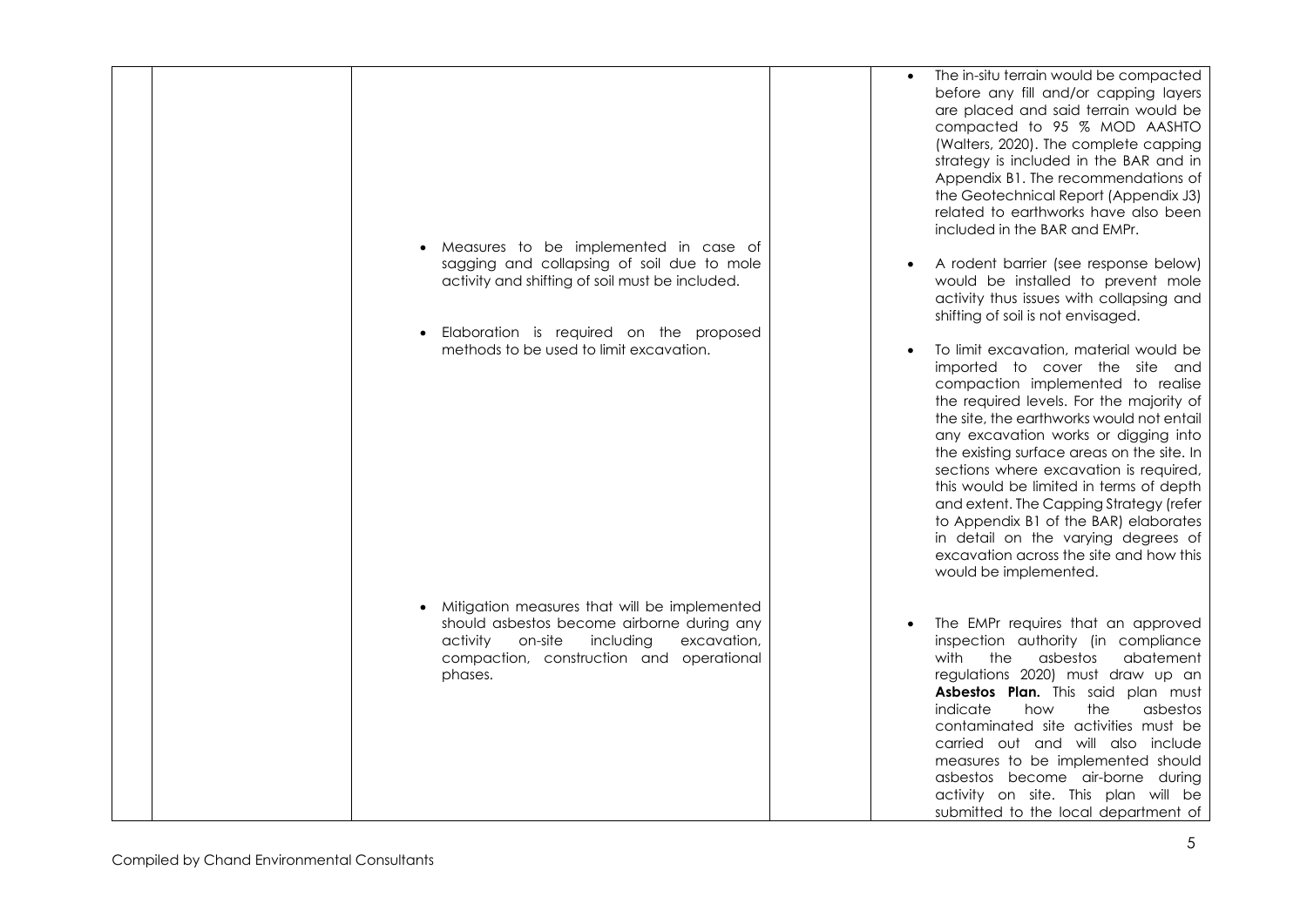|                                                                                                                                                                                                                                                                                                                                                                                                                                                                                                                                                                                                                                                                                                                                      | Employment and Labour (DoEL). The<br>EMPr<br>also<br>requires<br>that<br>a<br>decontamination<br>unit<br>must<br>be                                                                                                                                                                                                                                                                                                             |
|--------------------------------------------------------------------------------------------------------------------------------------------------------------------------------------------------------------------------------------------------------------------------------------------------------------------------------------------------------------------------------------------------------------------------------------------------------------------------------------------------------------------------------------------------------------------------------------------------------------------------------------------------------------------------------------------------------------------------------------|---------------------------------------------------------------------------------------------------------------------------------------------------------------------------------------------------------------------------------------------------------------------------------------------------------------------------------------------------------------------------------------------------------------------------------|
| The type of rodent barrier to implemented<br>along the entire perimeter of the site must be<br>specified.                                                                                                                                                                                                                                                                                                                                                                                                                                                                                                                                                                                                                            | established on site.<br>This is specified and illustrated (refer to<br>Figure 5) in the BAR. The barrier would<br>entail the excavation of 1 m deep<br>trench that would be lined with a HDPE<br>geomembrane and backfilled with a<br>cement stabilised material (Walters,<br>2020). The geomembrane would<br>continue across the top of the trench<br>and be place 100 mm up against the<br>property boundary (Walters, 2020). |
| The methods to be used to contain<br>contaminated run-off during construction must<br>be specified.                                                                                                                                                                                                                                                                                                                                                                                                                                                                                                                                                                                                                                  | Measures for controlling contaminated<br>run-off during construction have been<br>included in the EMPr including<br>recommendations made<br>by the<br>freshwater specialist (Belcher, 2012).                                                                                                                                                                                                                                    |
| 4.5 The following legislation, which pertains to<br>Environmental Health must be complied with and<br>must be included in the Draft BAR:<br>• Western Cape Noise Control Regulations P.N<br>200 of 2013 as promulgated under the<br>Environmental Conservation Act, 1989.<br>• National Environmental Management: Waste<br>Act, 2008 (Act No. 59 of 2008)<br>· National Environmental Management: Air<br>Quality Act, 2004 (Act No. 39 of 2004)<br>• The City of Cape Town Environmental Health By-<br>Law P.N. 13333 of 2003.<br>• The National Health Act, 2003 (Act 61 of 2003).<br>National Water Act, 1998 (Act 26 of 1998).<br>• Occupational Health and Safety Act, 1993 (Act<br>No. 85 of 1993): Asbestos Regulations, 2001. | 4.5 All legislation has been included and<br>considered in the Draft BAR and EMPr.                                                                                                                                                                                                                                                                                                                                              |
| 5. COMMUNITY SERVICES AND HEALTH: City Health -<br>Specialised Health Services - Specialised Environmental<br><b>Health Services - Air Quality Management Unit</b>                                                                                                                                                                                                                                                                                                                                                                                                                                                                                                                                                                   |                                                                                                                                                                                                                                                                                                                                                                                                                                 |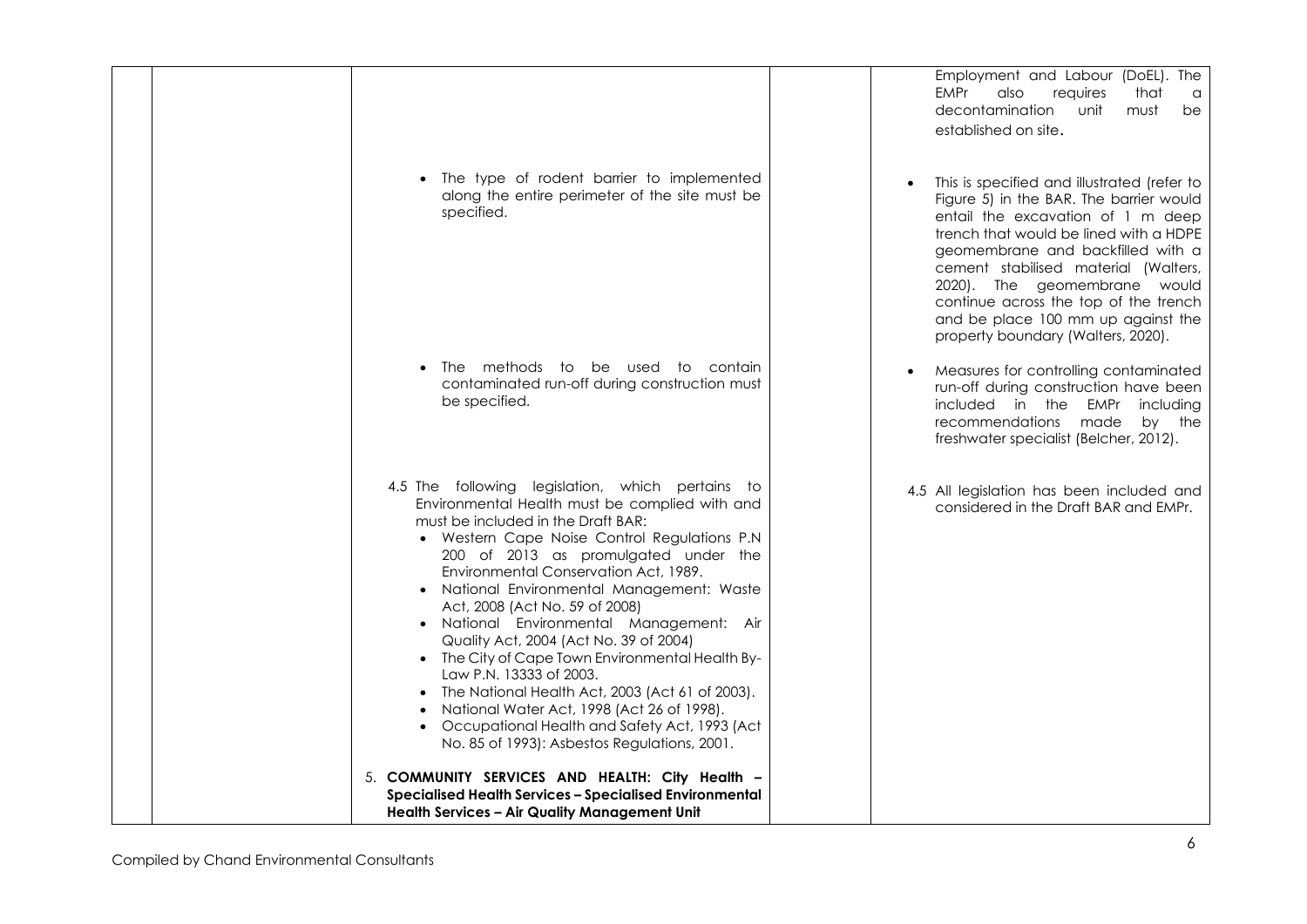|  | Decommissioning and Construction Phase                                                                                                                                                                                                                                                                                                                                                                                                                                                                                                                                                                                                                                                                                                                           |                                                                                                                                                                    |
|--|------------------------------------------------------------------------------------------------------------------------------------------------------------------------------------------------------------------------------------------------------------------------------------------------------------------------------------------------------------------------------------------------------------------------------------------------------------------------------------------------------------------------------------------------------------------------------------------------------------------------------------------------------------------------------------------------------------------------------------------------------------------|--------------------------------------------------------------------------------------------------------------------------------------------------------------------|
|  | 5.1 The following is noted in the Environmental<br>Management Programme (EMPr), which the Air<br>Quality Management Unit supports: An approved<br>inspection authority, in compliance with the<br>asbestos abatement regulations 2020, must draw<br>up an asbestos plan. This said plan must indicate<br>how the asbestos contaminated site activities must<br>be carried out. This plan must be submitted to the<br>local department of Employment and Labour<br>(DoEL). The asbestos contaminated site must be<br>managed by an AAIA (Asbestos approved<br>Inspection authority- OHMS) and all site activities<br>during the site excavations up to final capping and<br>a registered asbestos contractor must carry out<br>foundations works being completed. | 5.1 Support for the required asbestos plan is<br>noted.                                                                                                            |
|  | 5.2 The applicant/responsible person must adhere to<br>the proposed mitigation measures provided in the<br>Environmental Management Programme (EMPr)<br>under environmental specification for the<br>decommissioning and construction phase, under<br>the following headings:                                                                                                                                                                                                                                                                                                                                                                                                                                                                                    | 5.2 Noted and agreed. This requirement is<br>included in the EMPr and is a<br>recommended condition of<br>the<br>authorisation<br>environmental<br>(if<br>granted) |
|  | Soil, Stormwater and Ground Water Pollution<br>a)<br>Management and Erosion Control - "Spills<br>and spill control".<br>Hazardous Substances (including asbestos<br>b)<br>and cement) Management - "Hazardous<br>substances handling, use and storage; Spill<br>Clean-up Material; Working with cement<br>and concrete; Asbestos Handling".<br>Dust management - "Prevention of dust<br>C<br>nuisance".<br>Incident Management - "Prevention of fires;<br>d)<br>Accidental Leaks and Spillages".                                                                                                                                                                                                                                                                 |                                                                                                                                                                    |
|  |                                                                                                                                                                                                                                                                                                                                                                                                                                                                                                                                                                                                                                                                                                                                                                  |                                                                                                                                                                    |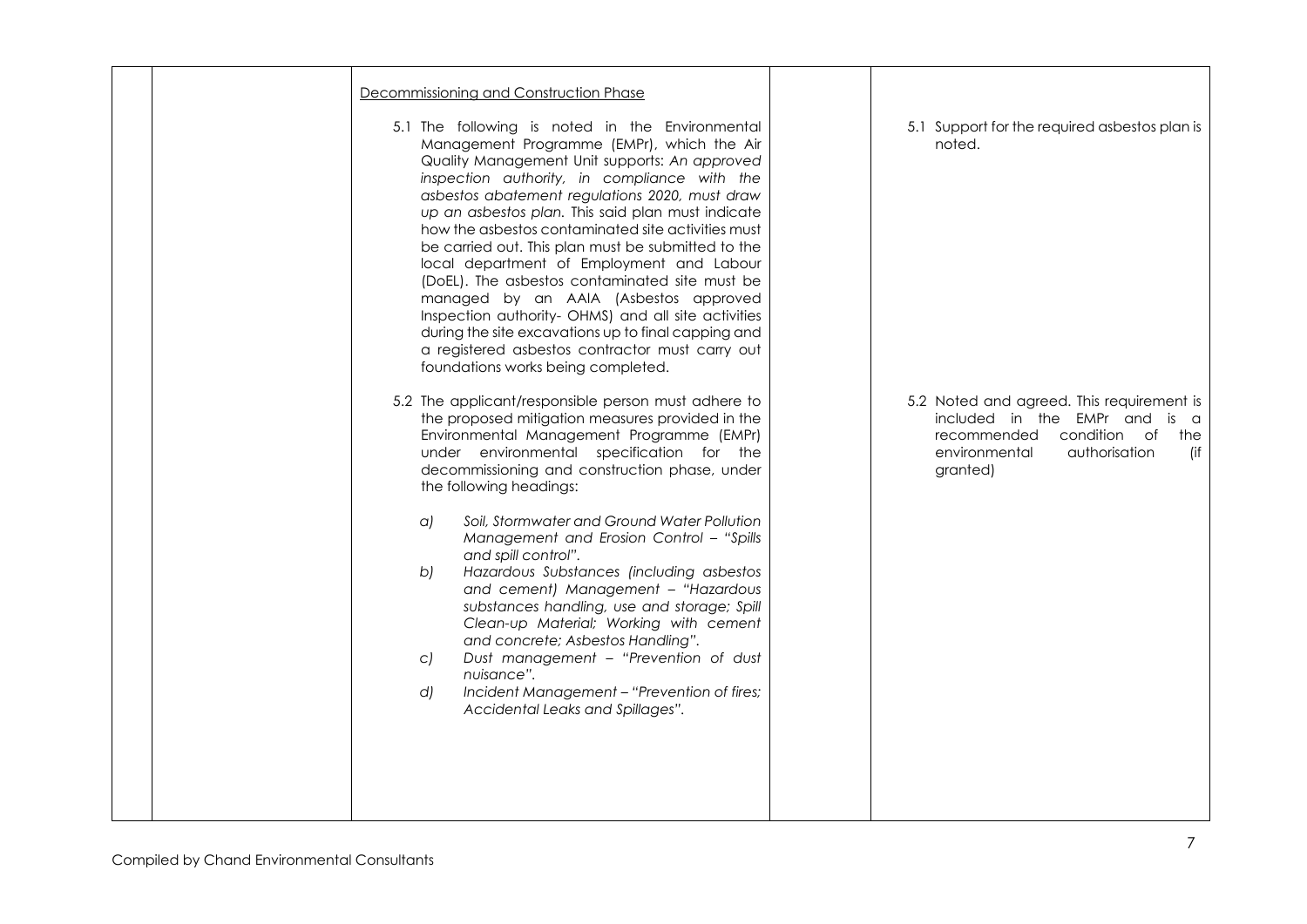|  | 5.3 No dust nuisance is to be created during site<br>preparation and construction phases of the<br>proposed development and provision must be<br>made for the implementation of sufficient dust<br>mitigation measures. Therefore, the activities<br>conducted on site must comply with the provisions<br>provided in Section 26 of the City of Cape Town Air<br>Quality Management By-law 2016, dated 17<br>August 2016, which states the following:                                                                                                                                                                                                                                                                                                                                        | management<br>5.3 Dust<br>and<br>control<br>measures have been included in the<br>EMPr.              |
|--|----------------------------------------------------------------------------------------------------------------------------------------------------------------------------------------------------------------------------------------------------------------------------------------------------------------------------------------------------------------------------------------------------------------------------------------------------------------------------------------------------------------------------------------------------------------------------------------------------------------------------------------------------------------------------------------------------------------------------------------------------------------------------------------------|------------------------------------------------------------------------------------------------------|
|  | <b>Dust Emissions:</b><br>1) Any person who conducts any activity or omits to conduct any activity which causes or<br>permits dust emissions into the atmosphere that may be harmful to public health and<br>wellbeing or is likely to cause a nuisance to persons residing or present in the vicinity of such<br>land, activity or premises shall adopt the best practical environmental option to the<br>satisfaction of the authorised official, to prevent and abate dust emissions.<br>2) An authorised official may require any person suspected of causing a dust nuisance to                                                                                                                                                                                                         |                                                                                                      |
|  | submit a dust management plan within the time period specified in the written notice.<br>3) The dust management plan contemplated in subsection (2) must:<br>(a) identify all possible sources of dust within the affected site;<br>(b) detail the best practicable measures to be undertaken to mitigate dust emissions;<br>(c) detail an implementation schedule;<br>(d) identify the person responsible for implementation of the measures;<br>(e) incorporate a dust fall monitoring plan; and<br>(f) establish a register for recording all complaints received by the persons regarding<br>dustfall, and for recording follow up actions and responses to the complaints.<br>4) The authorised official may require additional measures to be detailed in the dust<br>management plan. |                                                                                                      |
|  | 5) The dust management plan must be implemented within a time period specified by the<br>authorised official in a written notice.<br>6) Failure to comply with the provisions of this section constitutes an offence."                                                                                                                                                                                                                                                                                                                                                                                                                                                                                                                                                                       |                                                                                                      |
|  | 5.4 In this regard, the conditions stipulated in the<br>National Dust Control Regulations (GN. 36974),<br>dated 1 November 2013, must be adhered to at all<br>times during the development process.                                                                                                                                                                                                                                                                                                                                                                                                                                                                                                                                                                                          | 5.4 The need to comply with the by-law has<br>been included in the EMPr.                             |
|  | 5.5 Should it be deemed necessary by the Air Quality<br>Management Unit, a detailed site-specific dust<br>management plan may be requested, which will<br>be required for submission to the Head: Specialised<br>Environmental Health Services.                                                                                                                                                                                                                                                                                                                                                                                                                                                                                                                                              | 5.5 The need to comply with the Dust<br>Control Regulations<br>have<br>been<br>included in the EMPr. |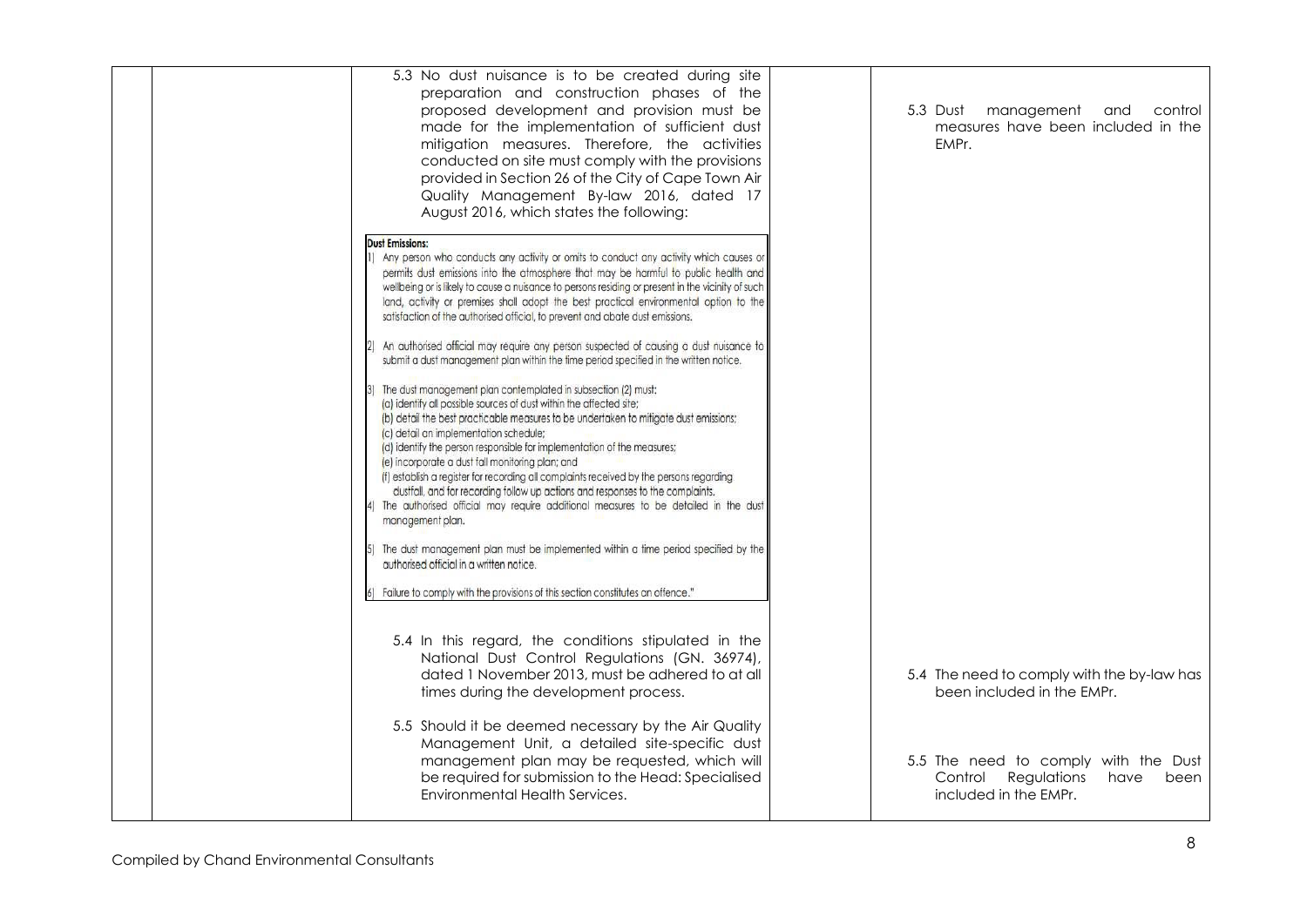|                                     | 5.6 Monitoring methodology (should this be included<br>in the Dust Management Plan): The method to be<br>used for measuring dust fall rate and the guideline<br>for locating sampling points shall be ASTM D1739:<br>1970, or equivalent method approved by any<br>internationally recognised body.                                                                                                                         |                                                    |  |  | 5.6 Noted.                          |
|-------------------------------------|-----------------------------------------------------------------------------------------------------------------------------------------------------------------------------------------------------------------------------------------------------------------------------------------------------------------------------------------------------------------------------------------------------------------------------|----------------------------------------------------|--|--|-------------------------------------|
|                                     | 5.7 The standard for the acceptable dust fall rate is set<br>out in Table 1 for residential and non-residential<br>areas.<br>Note: - with regards to conditions 5.5, 5.7 and 5.8 it is to be<br>noted the National Dust Control Regulations are currently<br>undergoing review and amendments. Once promulgated<br>the applicable methodology and standards to be complied<br>with will need to be adhered to at all times. |                                                    |  |  | 5.7 Noted.                          |
| Table 1: Acceptable dust fall rates |                                                                                                                                                                                                                                                                                                                                                                                                                             |                                                    |  |  |                                     |
| <b>Restriction Areas</b>            | Dust fall rate (D) (mg/m2/day,<br>30-days average)                                                                                                                                                                                                                                                                                                                                                                          | Permitted frequency of<br>exceeding dust fall rate |  |  |                                     |
| Residential area                    | D < 600                                                                                                                                                                                                                                                                                                                                                                                                                     | Two within a year, not<br>sequential months.       |  |  |                                     |
| Non-residential area                | 600 < D < 1200                                                                                                                                                                                                                                                                                                                                                                                                              | Two within a year, not<br>sequential months.       |  |  |                                     |
| <b>Operational Phase</b>            | 5.8 It is for the applicant to note that authorisation for<br>the installation of standby generators are no longer<br>required in terms of the City of Cape Air Quality<br>Management By-Law 2016.                                                                                                                                                                                                                          |                                                    |  |  | 5.8 Noted.                          |
|                                     | 5.9 The Air Quality Management Unit supports the<br>following measures provided in the EMPr under<br>Environmental Management Requirements, which<br>the applicant/responsible person must adhere to:<br>(a) Emissions<br>The POA is to check each new tenant's business<br>activities against the requirements of the                                                                                                      |                                                    |  |  | 5.9 Noted and included in the EMPr. |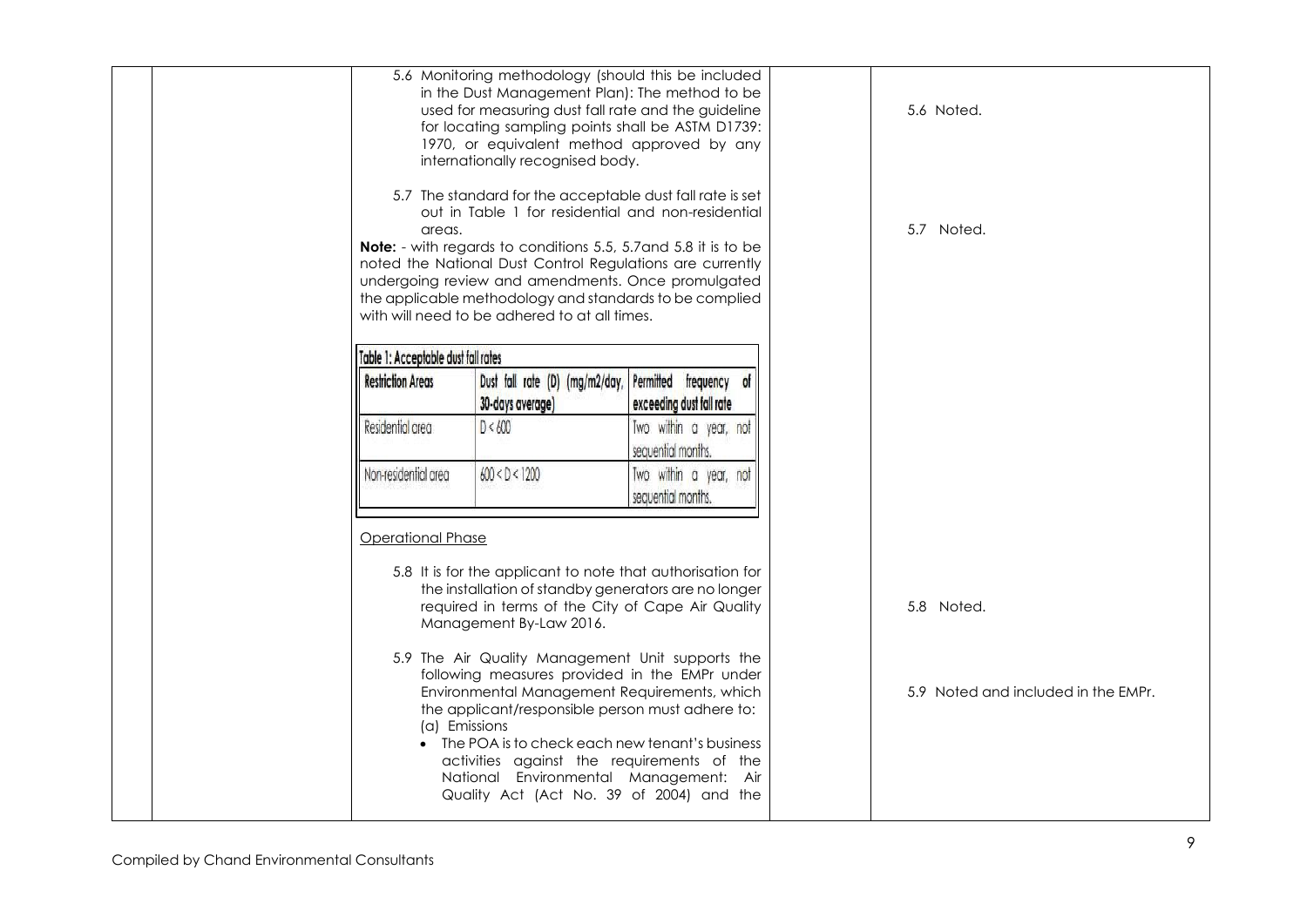| associated activities, which would require<br>permits.<br>Should a particular tenant and their associated<br>business activity require a permit/ Air Emission<br>License (AEL), the necessary processes should<br>be carried out to ensure approval.<br>• It must be noted that, for all industries requiring<br>AELs, annual reporting on the National<br>Atmospheric Emissions Inventory System (NAEIS)<br>is required. The City of Cape Town City Health:<br>Air Quality Department can be contact for<br>more information in this regard.                                                                                                                |                                     |
|--------------------------------------------------------------------------------------------------------------------------------------------------------------------------------------------------------------------------------------------------------------------------------------------------------------------------------------------------------------------------------------------------------------------------------------------------------------------------------------------------------------------------------------------------------------------------------------------------------------------------------------------------------------|-------------------------------------|
| 5.10In addition, should the applicant or any business<br>tenant or business owner wish to install any<br>fuelburning equipment, authorisation in terms of<br>Chapter V, Section 11 of the Air Quality<br>Management By-law, 2016 must be obtained prior<br>to the installation of any such fuel burning<br>equipment. To this effect, building plan submission<br>and an application to install fuel-burning<br>equipment is required prior to the installation of any<br>such fuel-burning equipment. Kindly contact the<br>relevant official, Mr Lumko Vazi, at e-mail:<br>Lumko.Vazi@capetown.gov.za or telephone: 021<br>590 5200 for further enquiries. | 5.10Noted.                          |
| General                                                                                                                                                                                                                                                                                                                                                                                                                                                                                                                                                                                                                                                      |                                     |
| 5.11The Air Quality Management Unit supports the<br>following: Ambient air quality monitoring for<br>airborne asbestos has been undertaken (and<br>continues to be undertaken on site), with the<br>findings thereof detailed in the Asbestos Report<br>(refer to Appendix J7 of the BAR by OHMS, 2021).<br>No airborne asbestos has been detected and so<br>no further air quality impact assessment is required.<br>However, monitoring for airborne asbestos will<br>continue until closure of the site.                                                                                                                                                  | 5.11 Noted.                         |
| 5.12It is noted in the EMPr, under the Legislative<br>Framework the City of Cape Town Air Pollution<br>Control By-law is quoted as reference. Kindly be<br>advised that the mentioned By-law has been                                                                                                                                                                                                                                                                                                                                                                                                                                                        | 5.12Noted, this has been corrected. |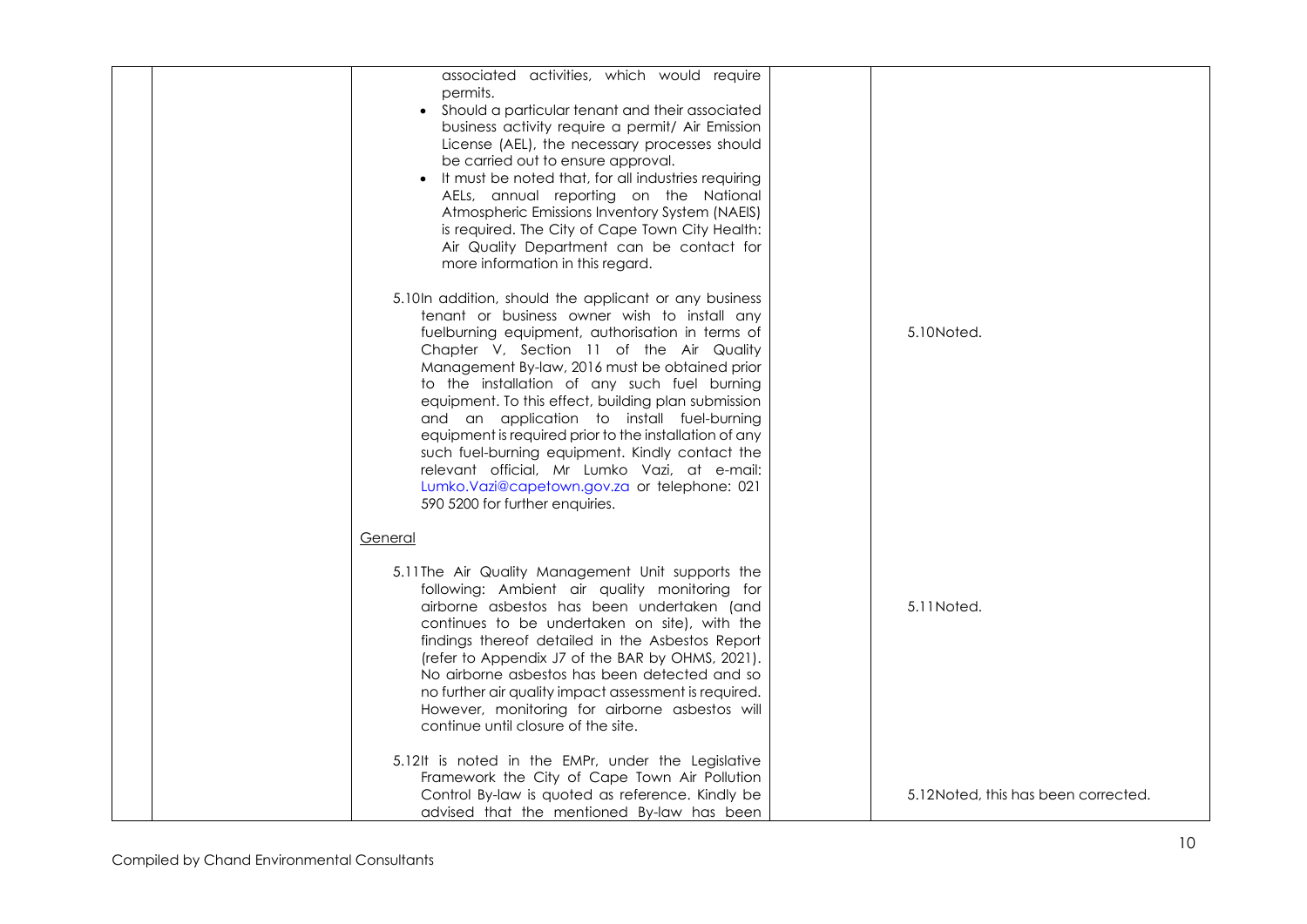| repealed and replaced with the City of Cape<br>Town Air Quality Management by-law, 2016<br>(Promulgated in Provincial Gazette No.7662,<br>Dated 17 August 2016), as amended therefore, the<br>by-law must be corrected. |                                                                                                                                                                                                                                                                                                                                                                                                                                                                    |
|-------------------------------------------------------------------------------------------------------------------------------------------------------------------------------------------------------------------------|--------------------------------------------------------------------------------------------------------------------------------------------------------------------------------------------------------------------------------------------------------------------------------------------------------------------------------------------------------------------------------------------------------------------------------------------------------------------|
|                                                                                                                                                                                                                         |                                                                                                                                                                                                                                                                                                                                                                                                                                                                    |
| 6. WATER AND WASTE: Solid Waste Management                                                                                                                                                                              |                                                                                                                                                                                                                                                                                                                                                                                                                                                                    |
| 6.1 The following questions must be addressed:                                                                                                                                                                          |                                                                                                                                                                                                                                                                                                                                                                                                                                                                    |
| 6.1.1 Has consideration been given to possible<br>settlement of the site in future, due to natural<br>densification and or due to the proposed<br>activities and additional loading of buildings<br>etc. on the site?   | 6.1.1 The site will be developed as a light<br>industrial park following capping and<br>occupied by businesses. There will<br>thus be no opportunity for settlement.<br>The site will be fenced, and the                                                                                                                                                                                                                                                           |
| 6.1.2 If asbestos containing material is excavated<br>during the proposed development, what is<br>the plan with said material, i.e. where will it be<br>transported?                                                    | necessary<br>security<br>measures<br>implemented.<br>6.1.2 The storage, handling and disposal of<br>hazardous waste is covered by the<br>EMPr (refer to Appendix M). Any<br>contaminated material<br>asbestos<br>(including<br>vegetative<br>removed                                                                                                                                                                                                               |
| 6.1.3 Will the existing patch of Cape Flats Sand                                                                                                                                                                        | material), must be disposed of as<br>asbestos waste at a certified waste<br>disposal site for asbestos (Vissershok)<br>and in accordance with the asbestos<br>abatement regulations, the NEMA<br>and the Un transport of hazardous<br>goods or UN orange book.                                                                                                                                                                                                     |
| Fynbos survive at the Bracken Nature Reserve<br>(which itself is a rehabilitated landfill site)?                                                                                                                        | 6.1.3 While a search and rescue will be<br>undertaken, it is only required that L.<br>explanatus be relocated to the<br><b>Bracken</b><br>Nature<br>Reserve<br>$\alpha$ s<br>recommended by a botanist. The<br>EMPr requires that<br>a Method<br>Statement<br>be<br>compiled<br>-in<br>consultation<br>with<br>$\alpha$<br>botanical<br>specialist, to aid in the success of the<br>exercise. It is also required that the<br>immediate re-establishment of plants |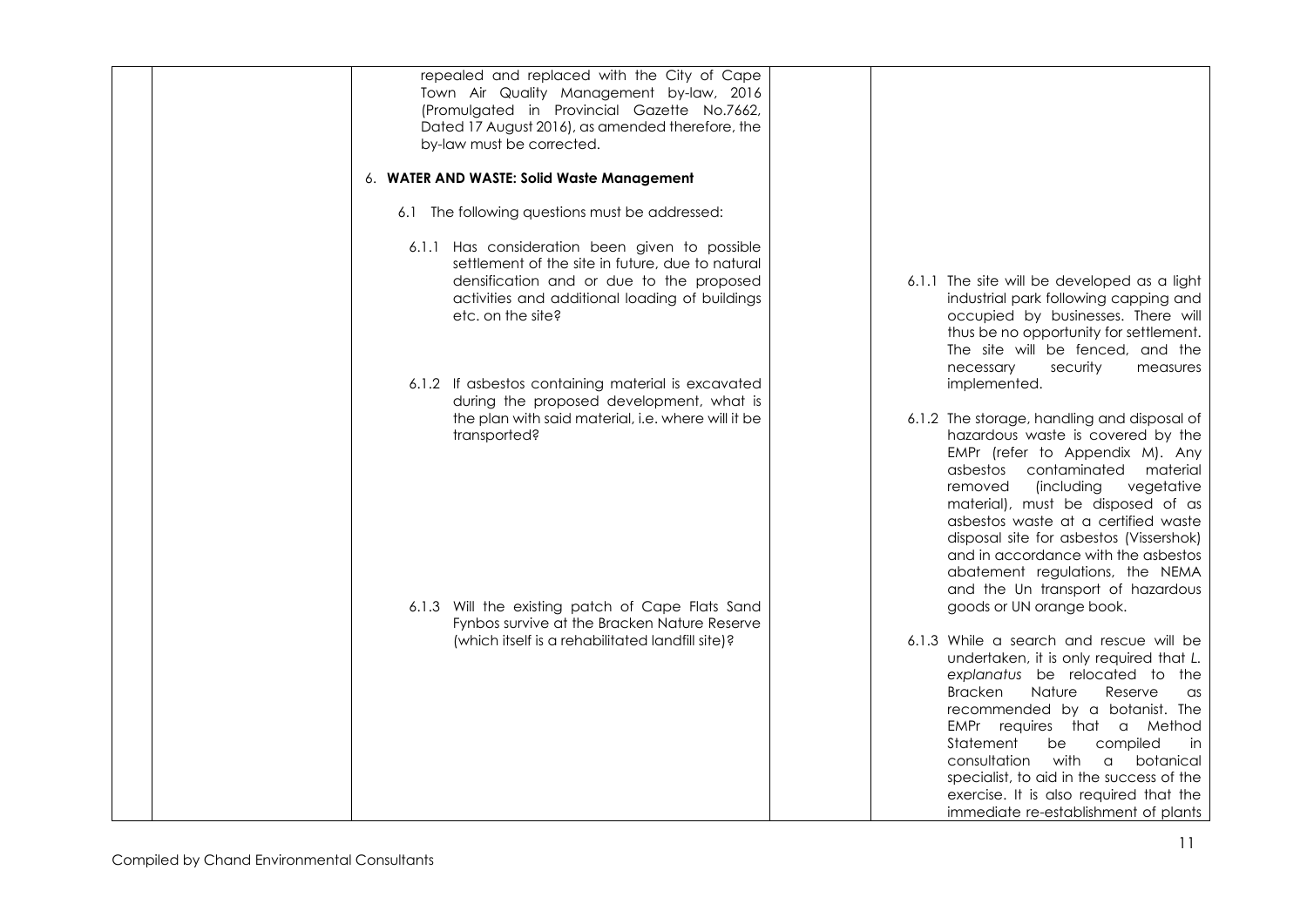|  |                                                                                                                                                                                                                                                              | at the Reserve be supervised by an<br>authorised representative of the<br>nature reserve. The rescued plants<br>must also be planted in loose<br>quartzitic sand - the habitat of the<br>species (Turner, 2012) and following<br>the first heavy winter rains to ensure<br>survival. As an additional measure,<br>cuttings of the Lampranthus<br>explanatus must be taken and<br>propagated by specialist botanists to<br>create an ex-situ population. |
|--|--------------------------------------------------------------------------------------------------------------------------------------------------------------------------------------------------------------------------------------------------------------|---------------------------------------------------------------------------------------------------------------------------------------------------------------------------------------------------------------------------------------------------------------------------------------------------------------------------------------------------------------------------------------------------------------------------------------------------------|
|  | 6.1.4 Will there be a permanent notice up informing<br>all that they are located on an old asbestos<br>waste disposal site?<br>6.1.5 Will there be a permanent notice that<br>unauthorised excavations are allowed on                                        | 6.1.4 No. The site will be capped and thus<br>no longer carry a risk.                                                                                                                                                                                                                                                                                                                                                                                   |
|  | site? Authorisation is to be considered after<br>necessary legislation has been referenced<br>and applied.<br>6.2 The contractor must ensure that they comply with<br>the Integrated Waste Management by-law, 2009                                           | 6.1.5 No. The site will be developed. Any<br>future excavation activities would be<br>controlled by the EMPr.                                                                                                                                                                                                                                                                                                                                           |
|  | (as amended). The applicant must submit<br>Integrated Waste Management Plan for waste<br>generators before the commencement of the<br>project. All waste produced during the<br>construction phase must be transported by an<br>accredited service provider. | 6.2 Noted. Requirements<br>have<br>been<br>included in the EMPr.                                                                                                                                                                                                                                                                                                                                                                                        |
|  | 7. WATER AND WASTE: Water and Sanitation - Technical<br><b>Services</b>                                                                                                                                                                                      |                                                                                                                                                                                                                                                                                                                                                                                                                                                         |
|  | The Water and Sanitation Services Department already<br>provided detailed technical comment, dated 2 December<br>2020, to the applicant (which is attached as Appendix S3 to<br>the report). The comment remains applicable.                                 | Noted with thanks.                                                                                                                                                                                                                                                                                                                                                                                                                                      |
|  | 8. WATER AND WASTE: Catchment, Stormwater and River<br>Management                                                                                                                                                                                            |                                                                                                                                                                                                                                                                                                                                                                                                                                                         |
|  | The Catchment, Stormwater and River Management<br>Branch provided the following comments that must be<br>addressed and considered:                                                                                                                           |                                                                                                                                                                                                                                                                                                                                                                                                                                                         |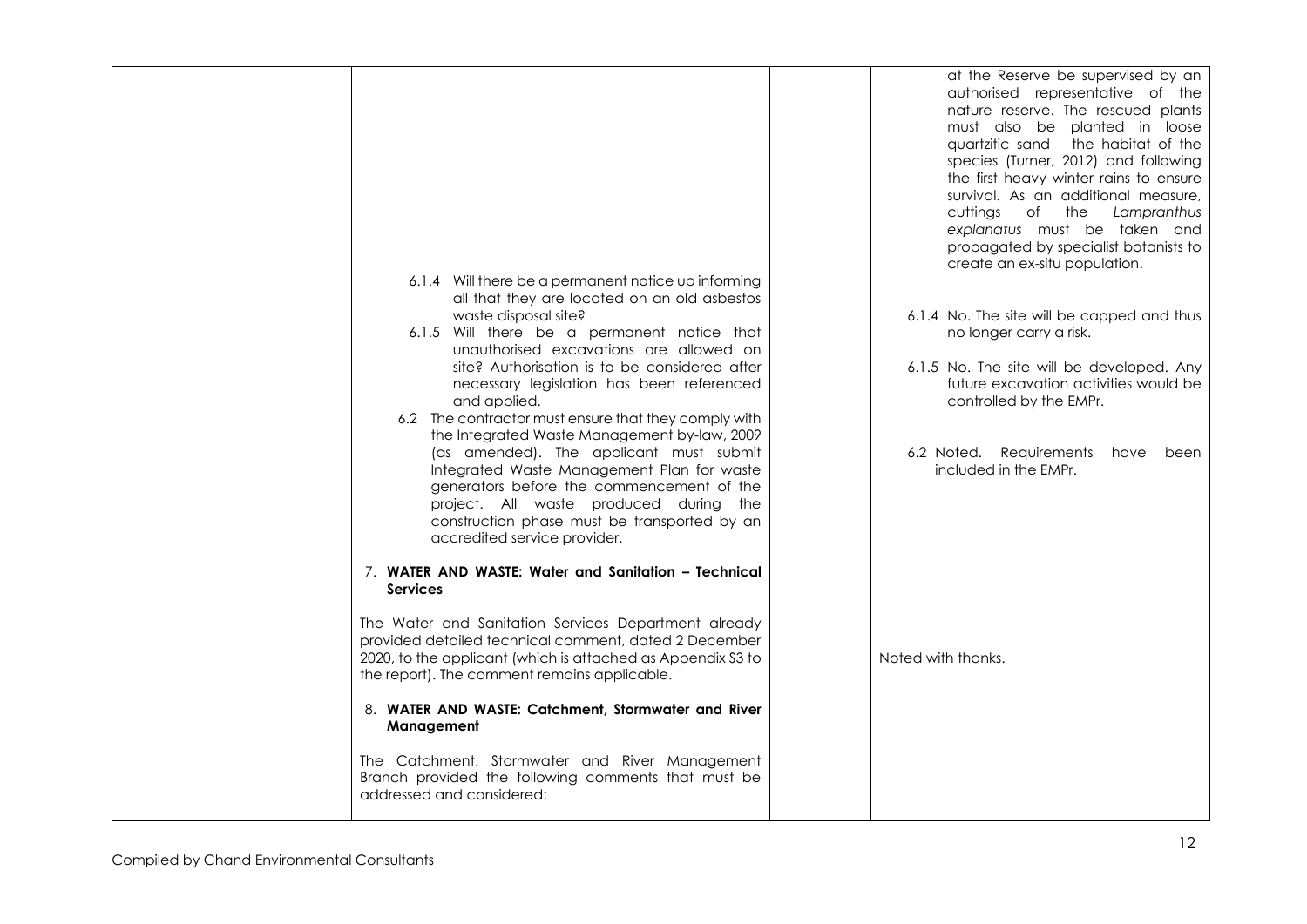| 8.1 An asbestos management report titled, "Asbestos<br>Assessment For Chand Environmental Consultants:<br>Everite Site, Brackenfell, Cape Town" (the asbestos<br>report), dated 19 October 2020, as compiled by<br>Occupational Health and Monitoring Services<br>(OHMS) made the following recommendations and<br>stated the following, which may impact on the<br>proposed light industrial park with regards to the<br>asbestos on the site:                                                                                                                                           | 8.1 Agreed. All recommendations have<br>been included in the BAR and EMPr.                                                                                                                                                                                                                                                                                                      |
|-------------------------------------------------------------------------------------------------------------------------------------------------------------------------------------------------------------------------------------------------------------------------------------------------------------------------------------------------------------------------------------------------------------------------------------------------------------------------------------------------------------------------------------------------------------------------------------------|---------------------------------------------------------------------------------------------------------------------------------------------------------------------------------------------------------------------------------------------------------------------------------------------------------------------------------------------------------------------------------|
| 8.1.1 Disturbance on the site should be kept to a<br>minimum.<br>8.1.2 A decontamination unit will have to be<br>established on site if any site activities take<br>place. Only authorised persons may enter the<br>site under asbestos control conditions.<br>8.1.3 The site has a risk assessment rating of RR17<br>and this is the highest band possible and<br>relates to material that is deemed a severe risk<br>to health.<br>8.1.4 The details of the long-term control measures<br>will be work - shopped with the project team<br>and further described in the basic assessment |                                                                                                                                                                                                                                                                                                                                                                                 |
| (i.e. the Report).<br>8.2 The report states, "it was agreed that the land<br>should be 'capped' to prevent mole activity from<br>exposing the buried asbestos waste" and it is not<br>clear from the report if an asbestos specialist has<br>also agreed to the capping.                                                                                                                                                                                                                                                                                                                  | 8.2 While not stated outrightly, this is implicit<br>in the report and the recommendations<br>made by the specialists regarding<br>mitigating control measures to be put<br>into<br>place<br>during<br>the<br>decommission/construction<br>phase<br>which entails capping. There has been<br>extensive engagement with the<br>asbestos specialist throughout the BA<br>process. |
| 8.3 The asbestos report recommended that there<br>should be continuous weekly air monitoring for<br>asbestos on the site and that this has been<br>undertaken with the most recent results that are<br>included in Appendix T. This is incorrect as the<br>appendices do not contain an Appendix T.<br>Appendix T must be included in the report for<br>reference.                                                                                                                                                                                                                        | 8.3 This has been corrected. Refer to<br>Appendix S for the latest monitoring<br>results.                                                                                                                                                                                                                                                                                       |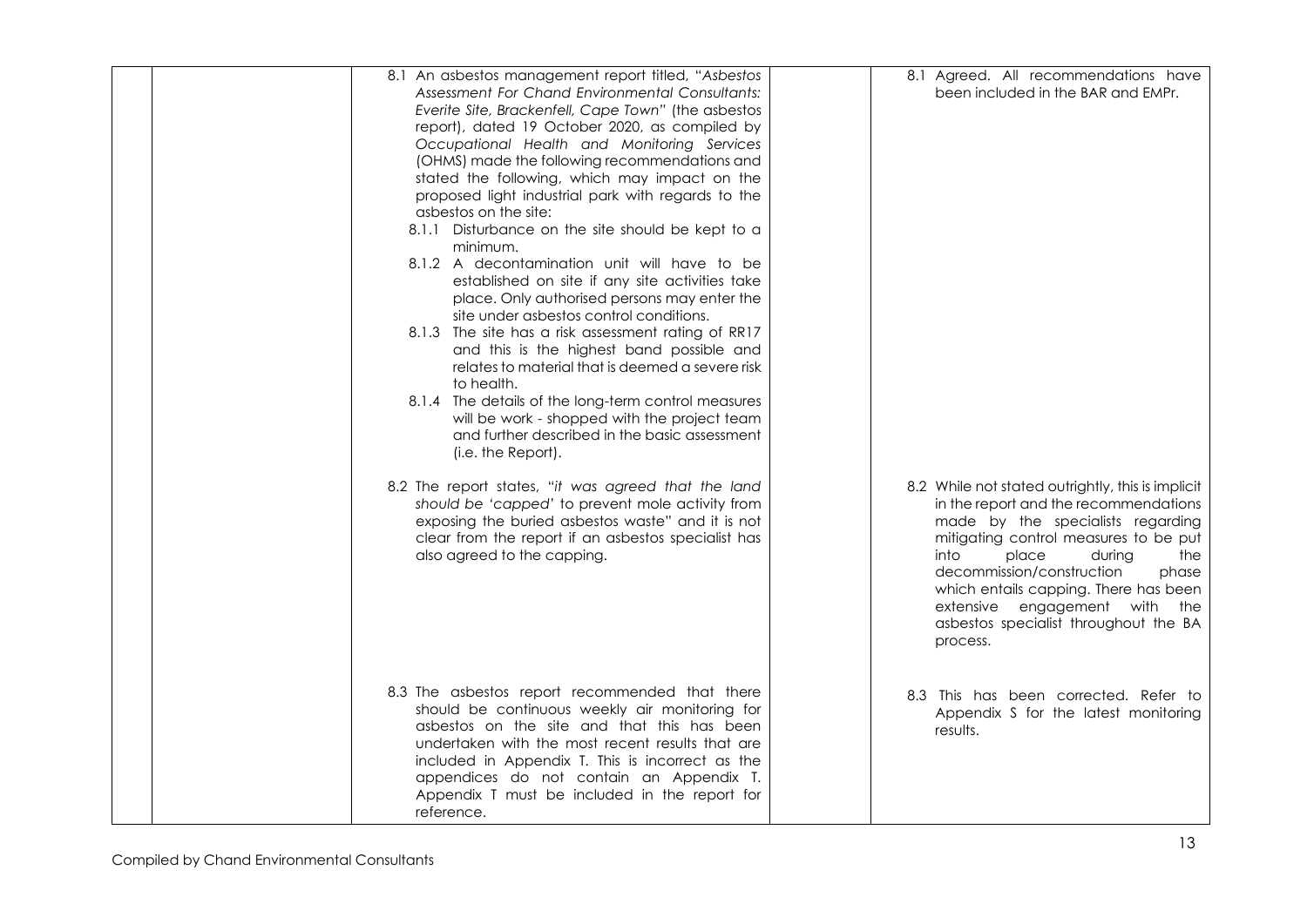|  |                                                       | 8.4 The current capping of the site is being |
|--|-------------------------------------------------------|----------------------------------------------|
|  | 8.4 The asbestos report requested the disturbance of  | compromised by mole-activity, and as         |
|  | the site to be kept to a minimum. However surely      | such permanent capping is proposed.          |
|  | the capping and definitely the construction of        | To limit disturbance from excavation,        |
|  | infrastructure and buildings on this property will    | material would be imported to cover          |
|  | disturb the site. This apparent contradiction must be | the site and compaction implemented          |
|  | clarified.                                            | to realise the required levels. For the      |
|  |                                                       | majority of the site, the earthworks         |
|  |                                                       | would not entail any excavation works        |
|  |                                                       | or digging into the existing surface         |
|  |                                                       | areas on the site. In sections where         |
|  |                                                       | excavation is required, this would be        |
|  |                                                       | limited in terms of depth and extent. The    |
|  |                                                       | Capping Strategy (refer to Appendix          |
|  |                                                       | B1) elaborates in detail on the varying      |
|  |                                                       | degrees of excavation across the site        |
|  |                                                       | and how this would be implemented.           |
|  |                                                       | EMPr furthermore<br>contains<br>The I        |
|  |                                                       | measures for executing the works in a        |
|  |                                                       | way that disturbs as little asbestos at      |
|  |                                                       | any one time and includes measures           |
|  |                                                       | such as clearing of the vegetation for       |
|  |                                                       | specific areas of works at a time such       |
|  |                                                       | that the entire site does not remain         |
|  |                                                       |                                              |
|  |                                                       | clear all in one go, use of an asbestos-     |
|  |                                                       | certified contractor, limiting access        |
|  |                                                       | during the site, monitoring for airborne     |
|  |                                                       | asbestos, external monitoring and            |
|  |                                                       | reporting<br>against<br>conditions<br>of     |
|  |                                                       | approval throughout construction, etc.       |
|  |                                                       | Refer to the EMPr in Appendix M of the       |
|  |                                                       | BAR for more detail in this regard. The      |
|  |                                                       | site will also be managed by an AAIA         |
|  |                                                       | <i>(Asbestos</i><br>approved<br>Inspection   |
|  |                                                       | authority) and all site activities during    |
|  |                                                       | the site excavations up to final capping     |
|  |                                                       | foundations<br>works<br>being<br>and         |
|  |                                                       | completed will be carried out by a           |
|  |                                                       | registered asbestos contractor.              |
|  |                                                       |                                              |
|  |                                                       |                                              |
|  |                                                       | 8.5 OHMS are asbestos specialists and are    |
|  | 8.5 It is the view of the Catchment, Stormwater and   | accredited to carry out asbestos             |
|  | River Management Branch that a suitably qualified     | assessments according to the Asbestos        |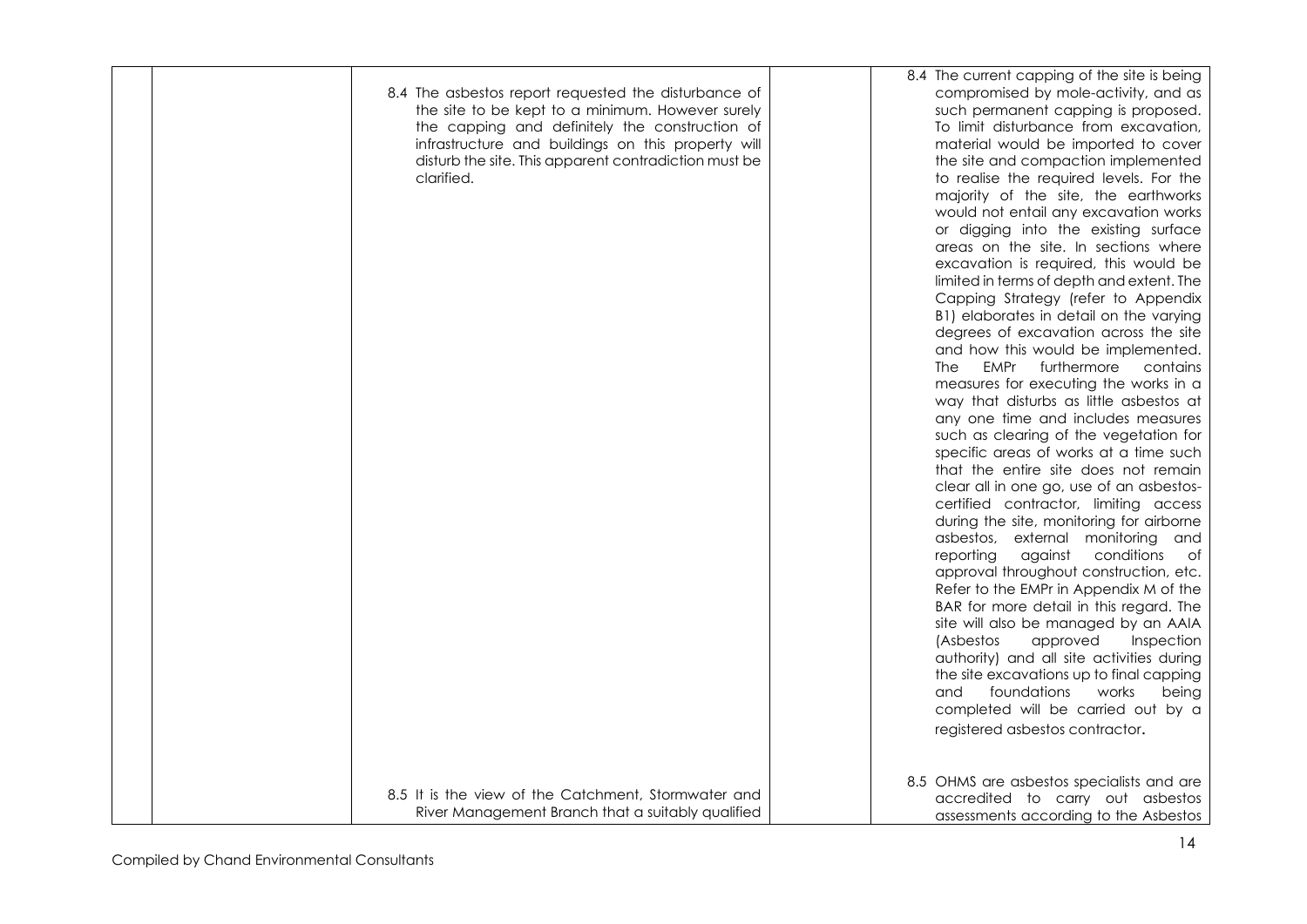| asbestos specialist must compile an asbestos report<br>similar to the report compiled by Occupational<br>Health and Monitoring Services. The revised<br>asbestos report must detail inter alia the following:                                          | Regulations, 2001 and Occupational<br>Health & Safety Act, Act 85 of 1993).<br>They are an Approved Inspection<br>Authority (refer to Accreditation<br>included in their report) and have been<br>monitoring the site since August 2020.<br>Monitoring is ongoing.                                                                                                                                                                                                                                                                                                                                                                                                                                                                                                                                                                                                                                                                                                                                                                                                                                                                                                                                                                                                                                                                                                                                                                                |
|--------------------------------------------------------------------------------------------------------------------------------------------------------------------------------------------------------------------------------------------------------|---------------------------------------------------------------------------------------------------------------------------------------------------------------------------------------------------------------------------------------------------------------------------------------------------------------------------------------------------------------------------------------------------------------------------------------------------------------------------------------------------------------------------------------------------------------------------------------------------------------------------------------------------------------------------------------------------------------------------------------------------------------------------------------------------------------------------------------------------------------------------------------------------------------------------------------------------------------------------------------------------------------------------------------------------------------------------------------------------------------------------------------------------------------------------------------------------------------------------------------------------------------------------------------------------------------------------------------------------------------------------------------------------------------------------------------------------|
| How the proposed capping and construction<br>of the proposed light industrial development<br>will affect the surrounding area; and<br>How the capping and construction will be<br>carried out to prevent any health risks<br>associated with asbestos. | This is addressed by the BAR which<br>assesses the socio-economic, health<br>and environmental impacts of the<br>proposed decommissioning/capping<br>of the site in detail.<br>A detailed Capping Strategy (refer to<br>Appendix B1) has been prepared<br>which aims to limit disturbance to the<br>site through limiting excavation by<br>importing material to cover the site and<br>implementing compaction to realise<br>the required levels. For the majority of<br>the site, the earthworks would not entail<br>any excavation works or digging into<br>the existing surface areas on the site. In<br>sections where excavation is required,<br>this would be limited in terms of depth<br>and extent. The Capping elaborates in<br>detail on the varying degrees of<br>excavation across the site and how this<br>would be implemented. Asbestos<br>control measures have been included<br>in the EMPr (refer to Appendix M of the<br>BAR). This includes the need for an<br>Asbestos Plan be compiled and<br>submitted to the Dept. of Employment<br>and Labour, as recommended by the<br>asbestos specialist. This plan will detail<br>how the asbestos contaminated site<br>activities must be carried out to prevent<br>any health risks in compliance with the<br>Asbestos Abatement Regulations 2020.<br>Furthermore, all site activities during the<br>site excavations up to final capping<br>foundations<br>and<br>works<br>being |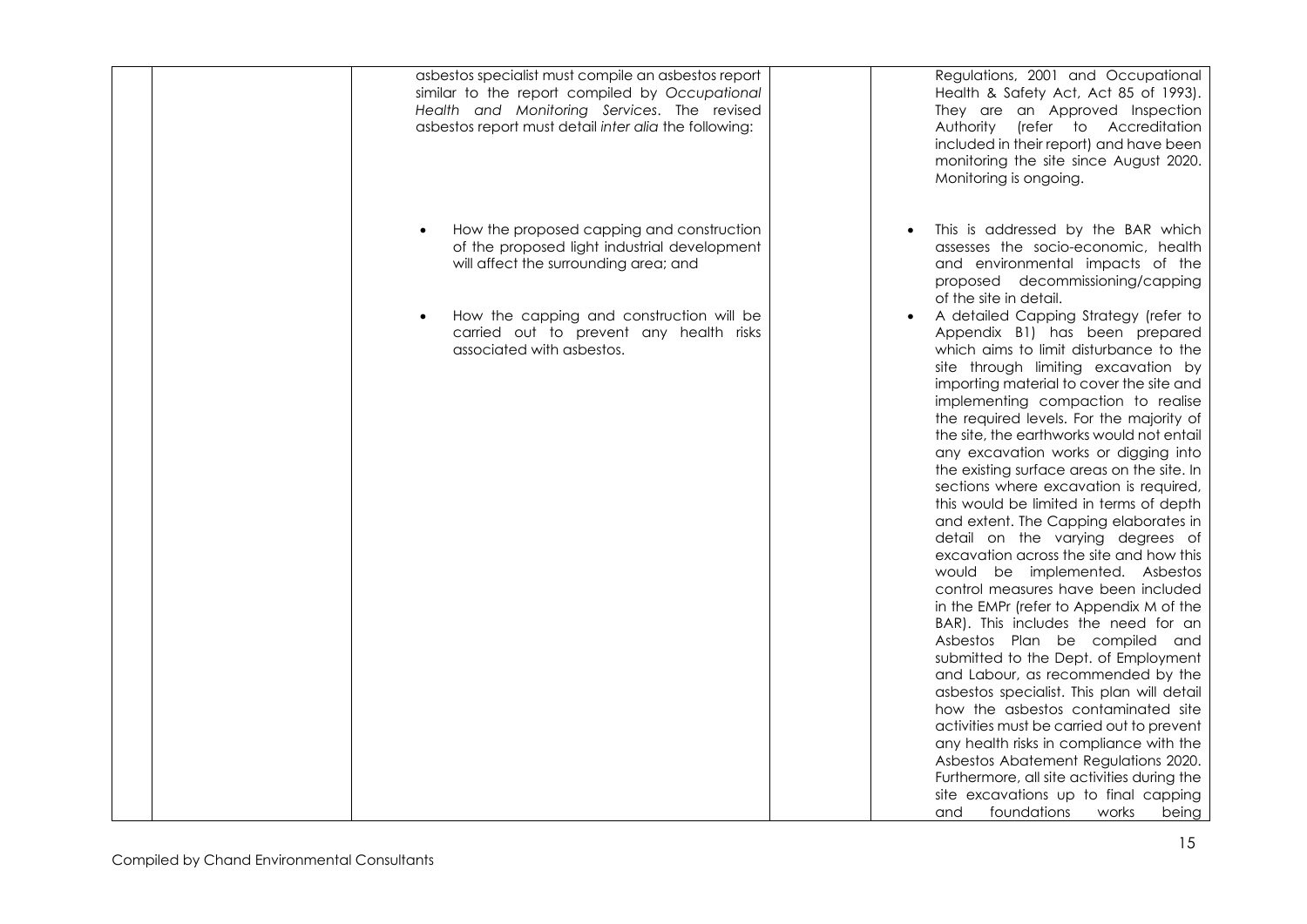|                                                                                                                                                                                                                                                                                                                                                                                                                                                                       | completed will be carried out by a<br>registered asbestos contractor.                                                                                                                                                                                                                                                                                                                  |
|-----------------------------------------------------------------------------------------------------------------------------------------------------------------------------------------------------------------------------------------------------------------------------------------------------------------------------------------------------------------------------------------------------------------------------------------------------------------------|----------------------------------------------------------------------------------------------------------------------------------------------------------------------------------------------------------------------------------------------------------------------------------------------------------------------------------------------------------------------------------------|
| 8.6 The following policies and by-law relating to<br>stormwater management must be included in the<br>EMPr (Appendix M) and under Section 14 Legislative<br>Framework:<br>Management of Urban Stormwater Impacts<br>$\bullet$<br>Policy, approved by Council: 27 May 2009.<br>Floodplain and River Corridor Management<br>$\bullet$<br>Policy, approved by council: 27 May 2009.<br>By-Law Relating to Stormwater Management,<br>approved by Council: 30 August 2005. | 8.6 The policies and by-law have been<br>added as requested.                                                                                                                                                                                                                                                                                                                           |
| 8.7 Due to the erf size (109 240 m <sup>2</sup> ), this application<br>triggers the Management of Urban Stormwater<br>Impacts Policy, as such a stormwater management<br>plan (SWMP) must be submitted as part of this EIA<br>application.                                                                                                                                                                                                                            | 8.7 A SWMP has been completed and the<br>contents thereof outlined in the BAR. It<br>has since come to the EAP's attention<br>that the SWMP was not included as an<br>Appendix to the Draft BAR when it was<br>distributed for public comment. This<br>error has been corrected (refer to<br>Appendix J8 of the BAR) and the SWMP<br>is hereby submitted to the branch for<br>comment. |
| 8.8 The stormwater management plan must comply<br>with the City of Cape Town's stormwater policies<br>and by-law, noted here below:<br>Management of Urban Stormwater Impacts<br>Policy, approved by Council: 27 May 2009.<br>Floodplain and River Corridor Management<br>$\bullet$<br>Policy, approved by council: 27 May 2009.<br>By-Law Relating to Stormwater Management,<br>$\bullet$<br>approved by Council: 30 August 2005.                                    | 8.8 The SWMP complies with these policies.                                                                                                                                                                                                                                                                                                                                             |
| 8.9 The appointed design engineer must liaise with the<br>Catchment, Stormwater and River Management<br>Branch prior to producing the draft SWMP in order<br>to establish the principles of the stormwater<br>management plan.                                                                                                                                                                                                                                        | 8.9 A draft SWMP has already been<br>completed and has since been<br>submitted<br>Catchment,<br>to<br>the<br>Stormwater and River Management<br>Branch along with the post-application<br>Draft BAR.                                                                                                                                                                                   |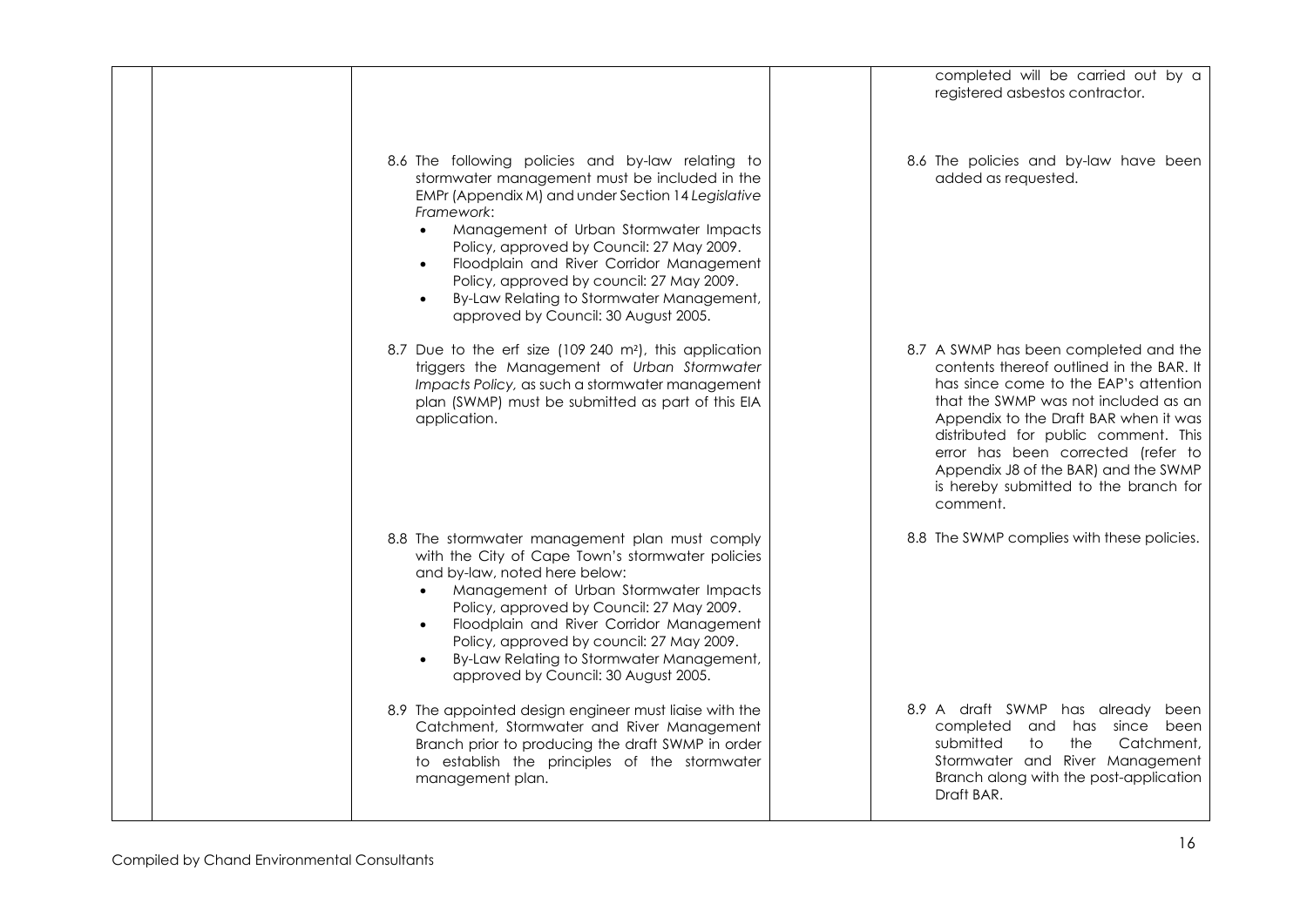| 8.10The owner/developer must consider where<br>hazardous materials are stored on site (during the<br>construction and operational phases) and that the<br>secondary containment area (bunded areas) must<br>be able to accommodate 110% of the hazardous<br>materials contained therein, in the event of a<br>spillage or incident.                                             | 8.10Noted. This requirement is included in<br>the EMPr.                                                                                                      |
|---------------------------------------------------------------------------------------------------------------------------------------------------------------------------------------------------------------------------------------------------------------------------------------------------------------------------------------------------------------------------------|--------------------------------------------------------------------------------------------------------------------------------------------------------------|
| 8.11In addition, if any of the steps required above will<br>require further authorisation from any other organ<br>of state, such authorisation(s) must be obtained<br>and be brought to the Catchment, Stormwater and<br>River Management Branch's attention (i.e. Water<br>Use License, Environmental Authorisation,<br>General Authorisation or renewal/ amendment,<br>etc.). | 8.11 Noted. Not other authorisations are<br>required at this stage.                                                                                          |
| 9. SPATIAL PLANNING AND ENVIRONMENT: Environmental<br>Management Department - Environmental and<br><b>Heritage Management</b>                                                                                                                                                                                                                                                   |                                                                                                                                                              |
| Draft BAR                                                                                                                                                                                                                                                                                                                                                                       |                                                                                                                                                              |
| 9.1 The contact details of the Head: Environmental and<br>Heritage Management Branch (on page 23) must<br>be updated accordingly. All future documentation<br>and correspondence must be sent to Mr Morné<br>Theron (Acting Head: Environmental and Heritage<br>Management Branch - Northern District) via email:<br>morne.theron@capetown.gov.za.                              | 9.1 Noted and updated.                                                                                                                                       |
| 9.2 The following is stated under the heading<br>Stormwater Pond (page 36): "A vegetated buffer<br>(i.e. a green area) would be provided around the<br>pond and would be capped as per the "Green<br>Areas" described above." The proposed width of<br>the buffer area must be stipulated under this<br>section.                                                                | 9.2 The section has been updated<br>accordingly. The width of the buffer<br>area will be 15m as recommended by<br>the freshwater specialist (Belcher, 2020). |
| Appendix D: Landscape Plan (Drawing No.: 21530-LP-001-<br>RevB; dated 17 May 2021) as compiled by Viridian<br><b>Consulting Landscape Architects</b>                                                                                                                                                                                                                            |                                                                                                                                                              |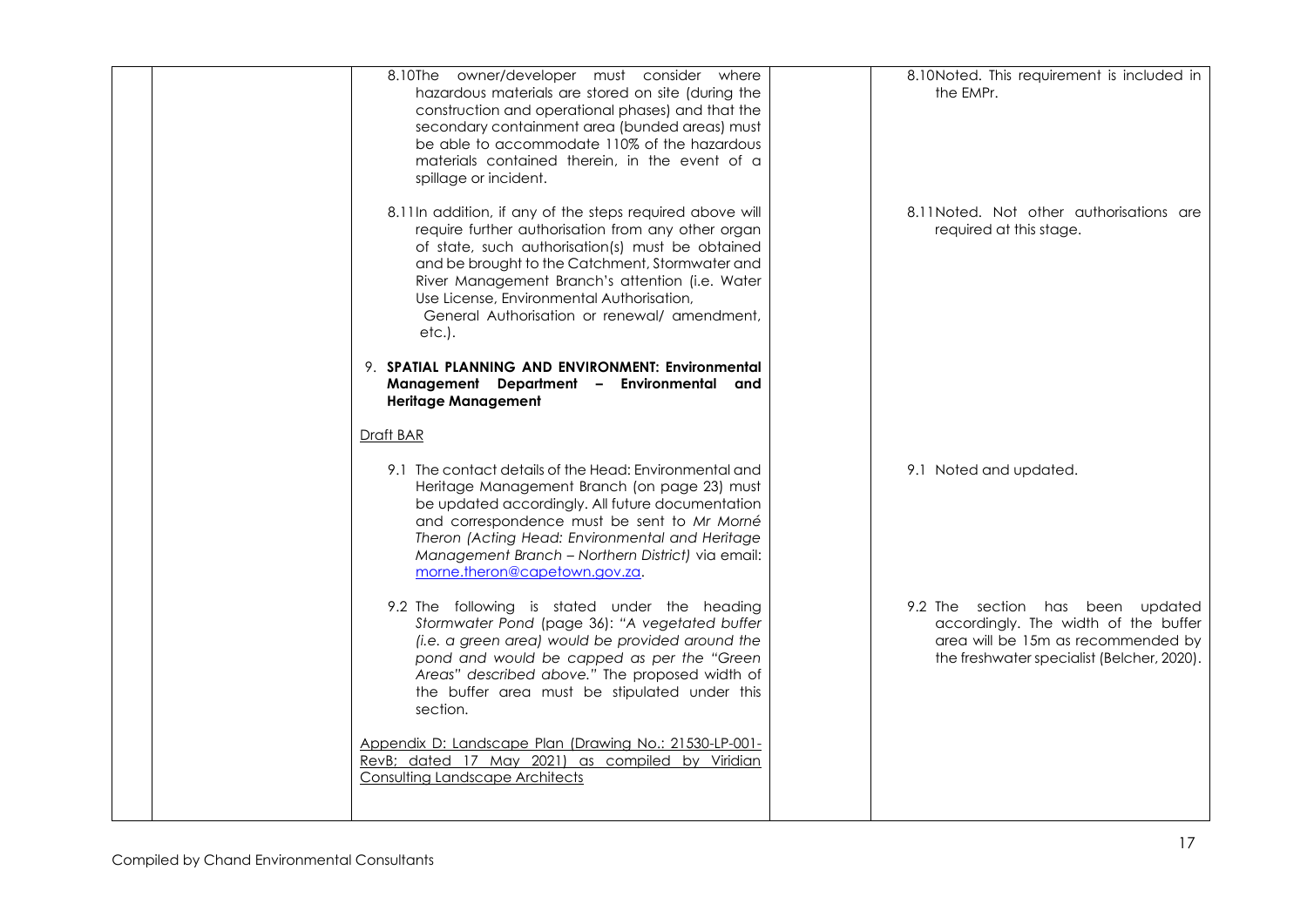| 9.3 It must be clarified whether additional trees can be<br>introduced in the areas marked A and B despite the<br>historic asbestos presence? If affirmative, the<br>additional trees must be illustrated on the<br>landscape plan.                                                                                                                                                                                                                                                                                      | 9.3 This was investigated by the landscape<br>architects when the landscape plan<br>was compiled. However due to the<br>capping there will only be a 200 mm<br>thick layer of topsoil which is not<br>sufficient for tree planting.                                                                                                                                                                                        |
|--------------------------------------------------------------------------------------------------------------------------------------------------------------------------------------------------------------------------------------------------------------------------------------------------------------------------------------------------------------------------------------------------------------------------------------------------------------------------------------------------------------------------|----------------------------------------------------------------------------------------------------------------------------------------------------------------------------------------------------------------------------------------------------------------------------------------------------------------------------------------------------------------------------------------------------------------------------|
| 9.4 From the Botanical Impact Assessment (page 13), it<br>is observed that the subject site supports mature<br>existing Eucalyptus sp. trees. The landscape plan<br>does not indicate the existence/location of the<br>trees or their intended removal. This information<br>must be illustrate/annotate on the landscape plan.<br>Appendix J1: Botanical Impact Assessment (dated June                                                                                                                                   | 9.4 Note that the site was re-surveyed in<br>May 2022. The botanist has confirmed<br>that the Eucalyptus trees were removed<br>during alien clearing undertaken after<br>the initial survey. Refer to the botanical<br>report included in Appendix J1 of the<br>BAR.                                                                                                                                                       |
| 2012) as compiled by Ross C. Turner                                                                                                                                                                                                                                                                                                                                                                                                                                                                                      |                                                                                                                                                                                                                                                                                                                                                                                                                            |
| 9.5 The Botanical Impact Assessment was based on a<br>site visit conducted on 8th April 2012. The autumn<br>April period is not the ideal flowering season (i.e.<br>spring - August/September). The results of the<br>assessment therefore may not be a true reflection<br>of the vegetation on-site. The presence of<br>important geophytic and ephemeral plant species<br>could have been easily missed. The opinion is<br>furthermore held that the assessment is outdated as<br>it was compiled nearly 10 years ago. | 9.5 In response to this comment, the site<br>was re-surveyed in May 2022 by the<br>botanist who updated his findings<br>(Refer to Appendix J1 of the BAR for the<br>full report). The botanist advised that a<br>non-Spring survey is considered<br>acceptable as there weren't any<br>threatened bulb species recorded<br>during the 2012 survey or during the<br>latest survey (Ross Turner, pers. comms<br>25/04/2022). |
| 9.6 In light of the above an updated botanical scan,<br>conducted in the correct season, is warranted in<br>order to verify the 2012 botanical findings.                                                                                                                                                                                                                                                                                                                                                                 | 9.6 Refer to above response.                                                                                                                                                                                                                                                                                                                                                                                               |
| Appendix J2: Freshwater Assessment (dated June 2012) as<br>compiled by Toni Belcher                                                                                                                                                                                                                                                                                                                                                                                                                                      |                                                                                                                                                                                                                                                                                                                                                                                                                            |
| 9.7 The Environmental Management Department<br>with<br>conclusions<br>the<br>and<br>concurs<br>recommendations of the Freshwater Assessment,<br>dated June 2012. It is recommended that the<br>retention of the stormwater pond and the 15 m<br>recommended buffer be made a condition of<br>approval in the environmental authorisation.                                                                                                                                                                                | 9.7 Noted. The retention of the stormwater<br>pond and the buffer has been<br>recommended by the EAP as a<br>condition of approval.                                                                                                                                                                                                                                                                                        |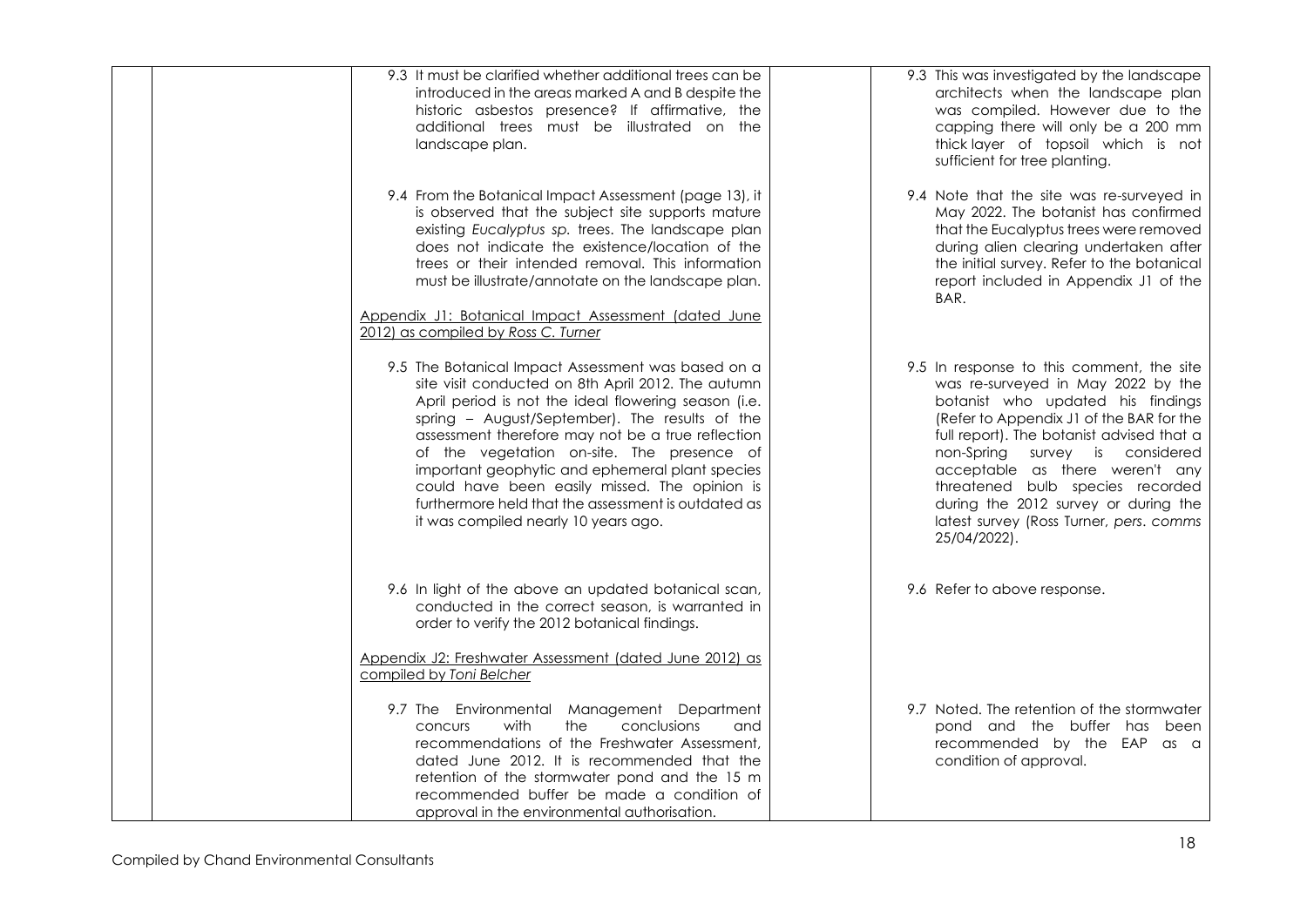|    |                                     | Appendix K: Site Photographs                                                                                                                                                                                                                                                                                                   |              |                                                                                                                  |
|----|-------------------------------------|--------------------------------------------------------------------------------------------------------------------------------------------------------------------------------------------------------------------------------------------------------------------------------------------------------------------------------|--------------|------------------------------------------------------------------------------------------------------------------|
|    |                                     | 9.8 The site photographs must be dated.<br>Appendix M: Draft Environmental Management Programme<br>(dated January 2022), compiled with Chand Environmental<br>Consultants                                                                                                                                                      |              | 9.8 Noted. The site photographs have been<br>dated.                                                              |
|    |                                     | 9.9 The following point must be included under Section<br>10.2: Roles and Responsibilities (page 41) of the<br>EMPr:<br>The proof of appointment of the ECO is to be<br>$\bullet$<br>submitted to the Head: Environment and<br>Heritage Management Branch - Northern<br>District, prior to construction commencing on<br>site. |              | 9.9 The requirement has been added to<br>the EMPr.                                                               |
|    |                                     | 9.10The following point must be included under Section<br>11.5 Monthly Monitoring Reports (page 47):<br>The monthly ECO Audit Reports must be<br>forwarded to the Environmental and Heritage<br>Management Branch - Northern District for<br>record purposes.                                                                  |              | 9.10The requirement has been added to<br>the EMPr.                                                               |
|    |                                     | 9.11The method and materials to be used for the<br>establishment of no-go areas (page 72) must be<br>specified.                                                                                                                                                                                                                |              | 9.11 The EMPr states that a fence must be<br>erected. A No-go area map has been<br>included for further clarity. |
|    |                                     | <b>CONCLUSION</b>                                                                                                                                                                                                                                                                                                              |              |                                                                                                                  |
|    |                                     | The comments raised in this letter must be addressed and<br>included in the revised Draft Basic Assessment Report.                                                                                                                                                                                                             |              |                                                                                                                  |
|    |                                     |                                                                                                                                                                                                                                                                                                                                |              |                                                                                                                  |
|    |                                     | Morné Theron<br>Acting Head: Environmental and Heritage Management<br><b>Branch - Northern District</b><br><b>Environmental Management Department</b>                                                                                                                                                                          |              |                                                                                                                  |
| 8. | <b>Deon Perold &amp; Associates</b> | Dear Madam                                                                                                                                                                                                                                                                                                                     | <b>CHAND</b> |                                                                                                                  |
|    | Incorporated                        |                                                                                                                                                                                                                                                                                                                                |              |                                                                                                                  |
|    | <b>Attorney for Snyman 4x4</b>      | RE: DFFE EA APPLICATION<br><b>REFERENCE</b><br><b>NUMBER</b>                                                                                                                                                                                                                                                                   |              |                                                                                                                  |
|    | 25 February 2022                    | 14/12/16/3/3/1/2473.                                                                                                                                                                                                                                                                                                           |              |                                                                                                                  |
|    |                                     |                                                                                                                                                                                                                                                                                                                                |              |                                                                                                                  |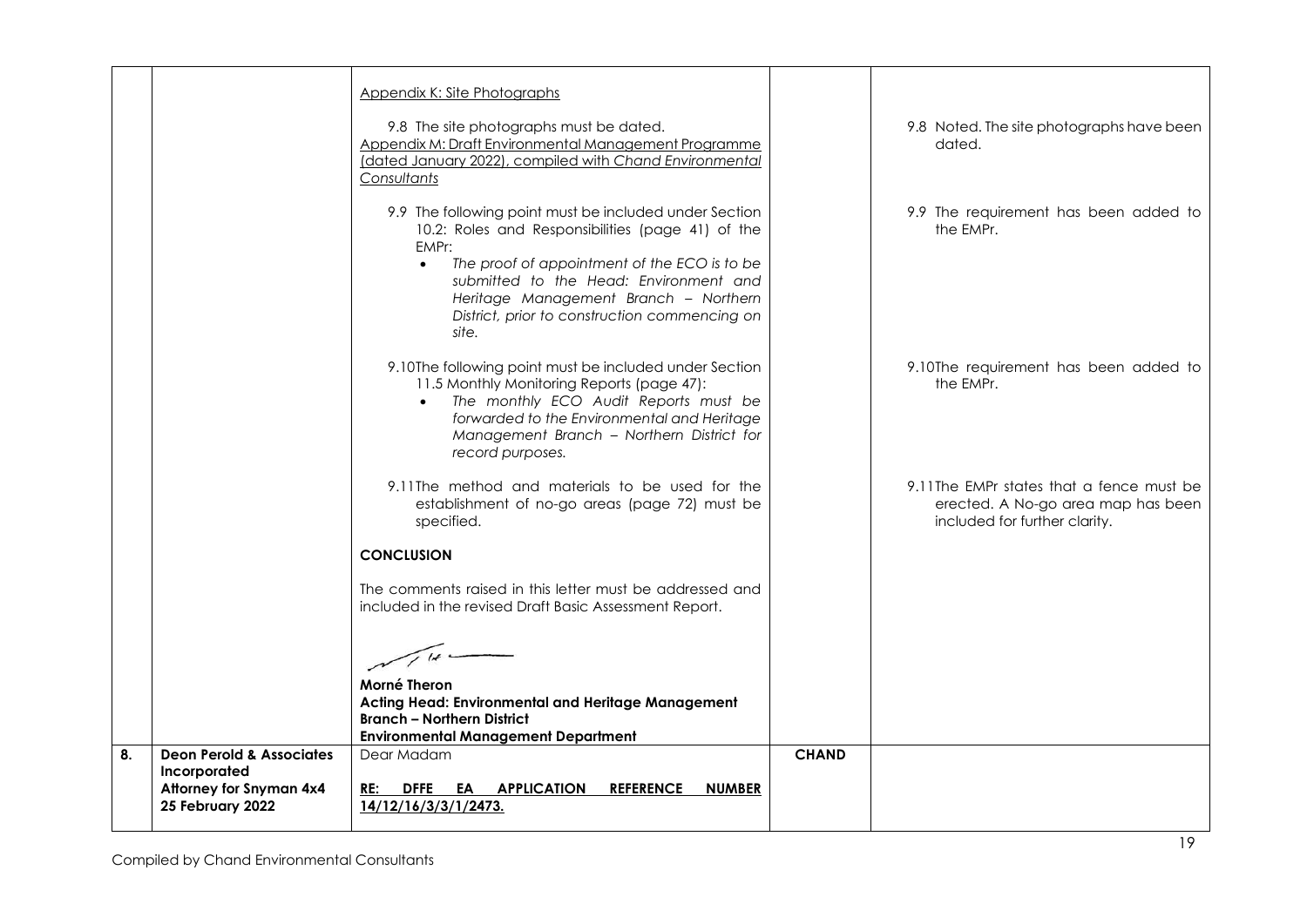| We confirm that we act for and on behalf of the trustees of<br>the YFJ Trust, owners of Erf 14574, 29 Gemini Street, Everite<br>Indstria, Brackenfell.                                                                                                                                                                                                                                                     |                            |
|------------------------------------------------------------------------------------------------------------------------------------------------------------------------------------------------------------------------------------------------------------------------------------------------------------------------------------------------------------------------------------------------------------|----------------------------|
| <b>PURPOSE OF THIS CORRESPONDENCE</b><br>1. The purpose of this correspondence is to lodge an<br>objection to the notice submitted by Chand<br>Environmental Consultants on behalf of Duro Brick (Pty)<br>Ltd for the decommissioning of the asbestos site located<br>on Erf 18354, Gemini Street, Everite Industria, Brackenfell<br>and future developments.                                              | 1. The objection is noted. |
| 2. The objection can be summarised under two headings,<br>being:<br>2.1 Location - Access to the development;<br>2.2 Health concerns.                                                                                                                                                                                                                                                                      | 2. Noted                   |
| <b>LOCATION</b>                                                                                                                                                                                                                                                                                                                                                                                            |                            |
| 3. Our client is the trustees of the YFJ Trust and operates the<br>business of Snyman 4x4 situated at 29 Gemini Street,<br>Brackenfell.                                                                                                                                                                                                                                                                    | 3. Noted.                  |
| 4. The business of Snyman 4x4 is that of a motor vehicle<br>workshop conducting mechanical repairs, service and<br>restoration on all types of motor vehicles. The business                                                                                                                                                                                                                                | 4. Noted.                  |
| also rebuilds, restores and modifies Toyota Land cruisers.<br>5. Due to the nature of the business, there is always a large<br>amount of motor vehicles on the premises which are<br>required to be parked and moved on a regular basis,<br>accordingly easy access to the road is required for this<br>purpose. A business of this nature cannot be carried out<br>on a busy road.                        | 5. Noted.                  |
| 6. The area is an industrial area and the location to<br>operate the business was chosen by our client<br>specifically because of the fact that although there is<br>traffic flow past the entrance of the building, the service<br>road off Gemini street is a quiet road and it is very<br>convenient for the collection and delivery of motor<br>vehicles as well as for vehicles to be arranged as and | 6. Noted.                  |
| when required in the workshop.<br>7. There is only one entrance proposed for the<br>development and this is the service road just off Gemini<br>Road. Our client currently utilises this service road for<br>parking of vehicles and for collection and delivery since                                                                                                                                     | 7. Noted.                  |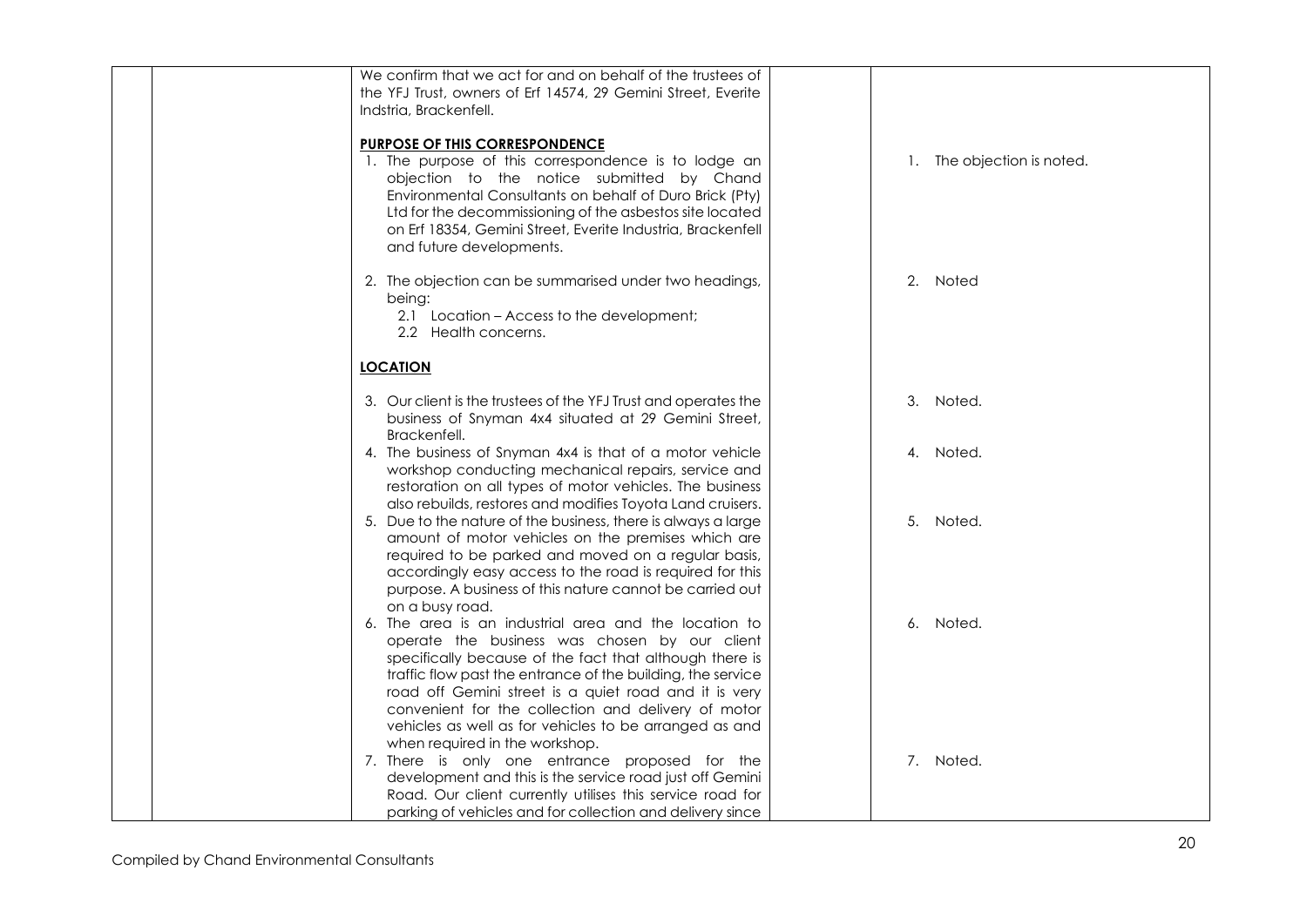| this is not possible in Gemini Road due to traffic<br>congestion. This service road contributes to the<br>effectiveness of our client's business.<br>8. The proposed development is a large-scale<br>development, and it is not practical to have one<br>entrance to the development. All traffic entering the<br>development will be required to pass Snyman 4x4 on the<br>service road and enter the development. During the<br>development phase trucks and large construction<br>vehicles will be constantly entering and leaving the<br>development. Once construction is complete and<br>trading commences traffic proceeding past our client's<br>premises will be significantly increased. We are also<br>advised that one of the proposed businesses operating<br>out of the new development will have large 18-wheel<br>trucks driving to and from its business. The road is too<br>narrow, and this will cause further complications for our<br>client's business. | 8. A Traffic Impact Assessment has been<br>the<br>completed<br>for<br>proposed<br>development (refer to Appendix J6 of<br>the BAR). It is anticipated that the<br>development<br>will<br>generate<br>approximately 346 trips during the a.m.<br>peak hour and p.m. peak hours. Based<br>on the capacity analyses, all the study<br><i>intersections</i><br>will<br>operate<br>at<br>acceptable capacity levels. Traffic<br>issues at the site entrance are not<br>anticipated. It is only recommended by<br>the traffic engineers that at the<br>Okavango Road/Old Paarl Road<br>intersection, that an additional right-<br>turn lane be provided westbound along<br>Old Paarl Road and the northern<br>approach should be widened to<br>northbound<br>provide<br>a new<br>acceleration lane along Okavango<br>Road for the eastbound left-turn slip.<br>Traffic during the construction phase will<br>be controlled by the EMPr which<br>contains multiple control measures<br>related to site access, access routes |
|-------------------------------------------------------------------------------------------------------------------------------------------------------------------------------------------------------------------------------------------------------------------------------------------------------------------------------------------------------------------------------------------------------------------------------------------------------------------------------------------------------------------------------------------------------------------------------------------------------------------------------------------------------------------------------------------------------------------------------------------------------------------------------------------------------------------------------------------------------------------------------------------------------------------------------------------------------------------------------|-----------------------------------------------------------------------------------------------------------------------------------------------------------------------------------------------------------------------------------------------------------------------------------------------------------------------------------------------------------------------------------------------------------------------------------------------------------------------------------------------------------------------------------------------------------------------------------------------------------------------------------------------------------------------------------------------------------------------------------------------------------------------------------------------------------------------------------------------------------------------------------------------------------------------------------------------------------------------------------------------------------------------|
| 9. The development will create enormous traffic<br>congestion which will create an impossible environment<br>for our client's business to operate.                                                                                                                                                                                                                                                                                                                                                                                                                                                                                                                                                                                                                                                                                                                                                                                                                            | and traffic management.<br>9. See above. Traffic congestion is not<br>anticipated as assessed by traffic<br>engineers.                                                                                                                                                                                                                                                                                                                                                                                                                                                                                                                                                                                                                                                                                                                                                                                                                                                                                                |
| <b>HEALTH CONCERNS</b>                                                                                                                                                                                                                                                                                                                                                                                                                                                                                                                                                                                                                                                                                                                                                                                                                                                                                                                                                        |                                                                                                                                                                                                                                                                                                                                                                                                                                                                                                                                                                                                                                                                                                                                                                                                                                                                                                                                                                                                                       |
| 10. Asbestos is strictly regulated since exposure is toxic and<br>has been directly and scientifically linked to a number<br>of lung and respiratory health conditions.                                                                                                                                                                                                                                                                                                                                                                                                                                                                                                                                                                                                                                                                                                                                                                                                       | 10. Noted and agreed.                                                                                                                                                                                                                                                                                                                                                                                                                                                                                                                                                                                                                                                                                                                                                                                                                                                                                                                                                                                                 |
| 11.It has been reported that the danger resulting from<br>asbestos exposure is inhalation since the fibres cling to<br>the respiratory system, including the lining of the lungs<br>and the cavity tissue. The fibres then become lodged in                                                                                                                                                                                                                                                                                                                                                                                                                                                                                                                                                                                                                                                                                                                                   | 11. Noted.                                                                                                                                                                                                                                                                                                                                                                                                                                                                                                                                                                                                                                                                                                                                                                                                                                                                                                                                                                                                            |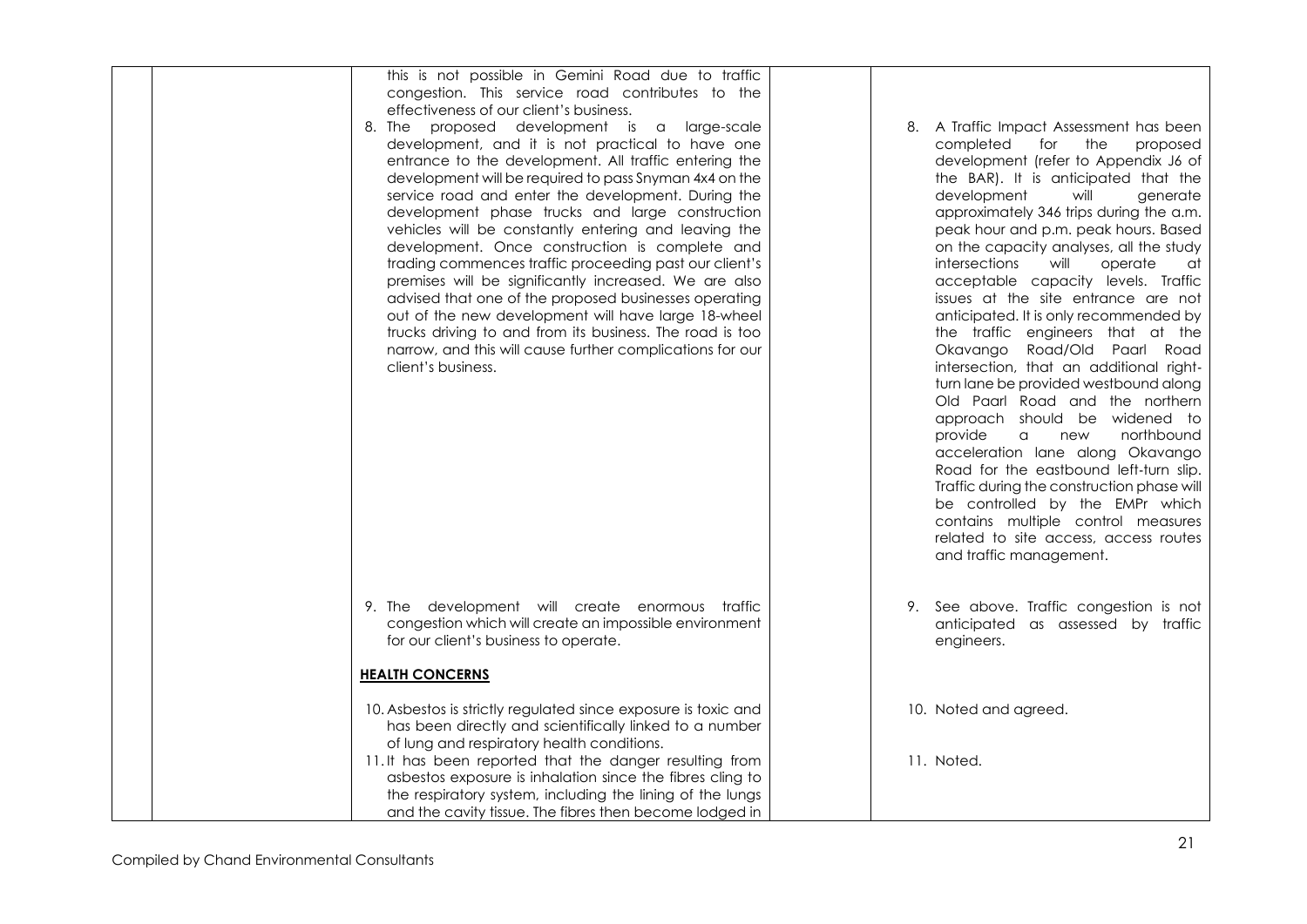| the internal tissue of the lung and are not easily expelled                                                                                                                                                                                                                                                                                                                                                                                                                                                                                                                                                                                                                                                                                                                                                                       |                                                                                                                                                                                                                                                                                                                                                                                                                                                                                                                                                                                                                                                                                                                                                                                                                                                                                                                                                                                                                                                                                                                                                                                                                                  |
|-----------------------------------------------------------------------------------------------------------------------------------------------------------------------------------------------------------------------------------------------------------------------------------------------------------------------------------------------------------------------------------------------------------------------------------------------------------------------------------------------------------------------------------------------------------------------------------------------------------------------------------------------------------------------------------------------------------------------------------------------------------------------------------------------------------------------------------|----------------------------------------------------------------------------------------------------------------------------------------------------------------------------------------------------------------------------------------------------------------------------------------------------------------------------------------------------------------------------------------------------------------------------------------------------------------------------------------------------------------------------------------------------------------------------------------------------------------------------------------------------------------------------------------------------------------------------------------------------------------------------------------------------------------------------------------------------------------------------------------------------------------------------------------------------------------------------------------------------------------------------------------------------------------------------------------------------------------------------------------------------------------------------------------------------------------------------------|
| or broken down by the body.<br>12. Our client has been made aware that asbestos is a risk<br>to health only when the fibres are dispersed in the air<br>and inhaled into the lungs. When asbestos is contained<br>within another material and fibres are not disturbed, the<br>risk to health is minimal. However, any work or process<br>that disturbs the fabric of the asbestos-containing<br>material and those releases fibres, such as drilling,<br>cutting, high pressure cleaning, demolishing or even<br>natural deterioration and weathering of the asbestos<br>material, introduces a serious threat to human health.<br>Any development of the site will require a disturbance<br>of the asbestos waste contained in the platforms. There<br>is no completely safe type of asbestos and no safe level<br>of exposure. | 12. The EMPr contains measures for<br>executing the works in a way that<br>disturbs as little asbestos at any one<br>time and includes measures such as<br>clearing of the vegetation for specific<br>areas of works at a time such that the<br>entire site does not remain clear all in<br>one go, use of an asbestos-certified<br>contractor, limiting access during the<br>site, monitoring for airborne asbestos,<br>external monitoring and reporting<br>conditions of<br>against<br>approval<br>throughout construction, etc. Refer to<br>the EMPr in Appendix M of the BAR for<br>more detail in this regard. The site will<br>also be managed by an AAIA (Asbestos<br>approved Inspection authority) and all<br>site activities during the site excavations<br>up to final capping and foundations<br>works being completed will be carried<br>out by a registered<br>asbestos<br>contractor. An Asbestos Plan will be<br>drawn up and must indicate how the<br>asbestos contaminated site activities<br>must be carried out to prevent any<br>health risks in compliance with the<br>Asbestos Abatement Regulations 2020.<br>This plan will be submitted to the local<br>department of Employment and<br>Labour (DoEL). |
| 13. The development of the site will not only cause an<br>enormous amount of dust, but the dust will consist of<br>particles of asbestos. Chapter VII of the Air Quality<br>Management By-Law, 2010 sets out the regulations<br>relating to dust emissions as follows:                                                                                                                                                                                                                                                                                                                                                                                                                                                                                                                                                            | 13. See previous response. Dust control<br>measures have also been included in<br>the EMPr and will be strictly<br>implemented during construction.                                                                                                                                                                                                                                                                                                                                                                                                                                                                                                                                                                                                                                                                                                                                                                                                                                                                                                                                                                                                                                                                              |
| "22 Any person who:<br>Conducts any activity; or<br>Causes or permits dust emissions to occur                                                                                                                                                                                                                                                                                                                                                                                                                                                                                                                                                                                                                                                                                                                                     |                                                                                                                                                                                                                                                                                                                                                                                                                                                                                                                                                                                                                                                                                                                                                                                                                                                                                                                                                                                                                                                                                                                                                                                                                                  |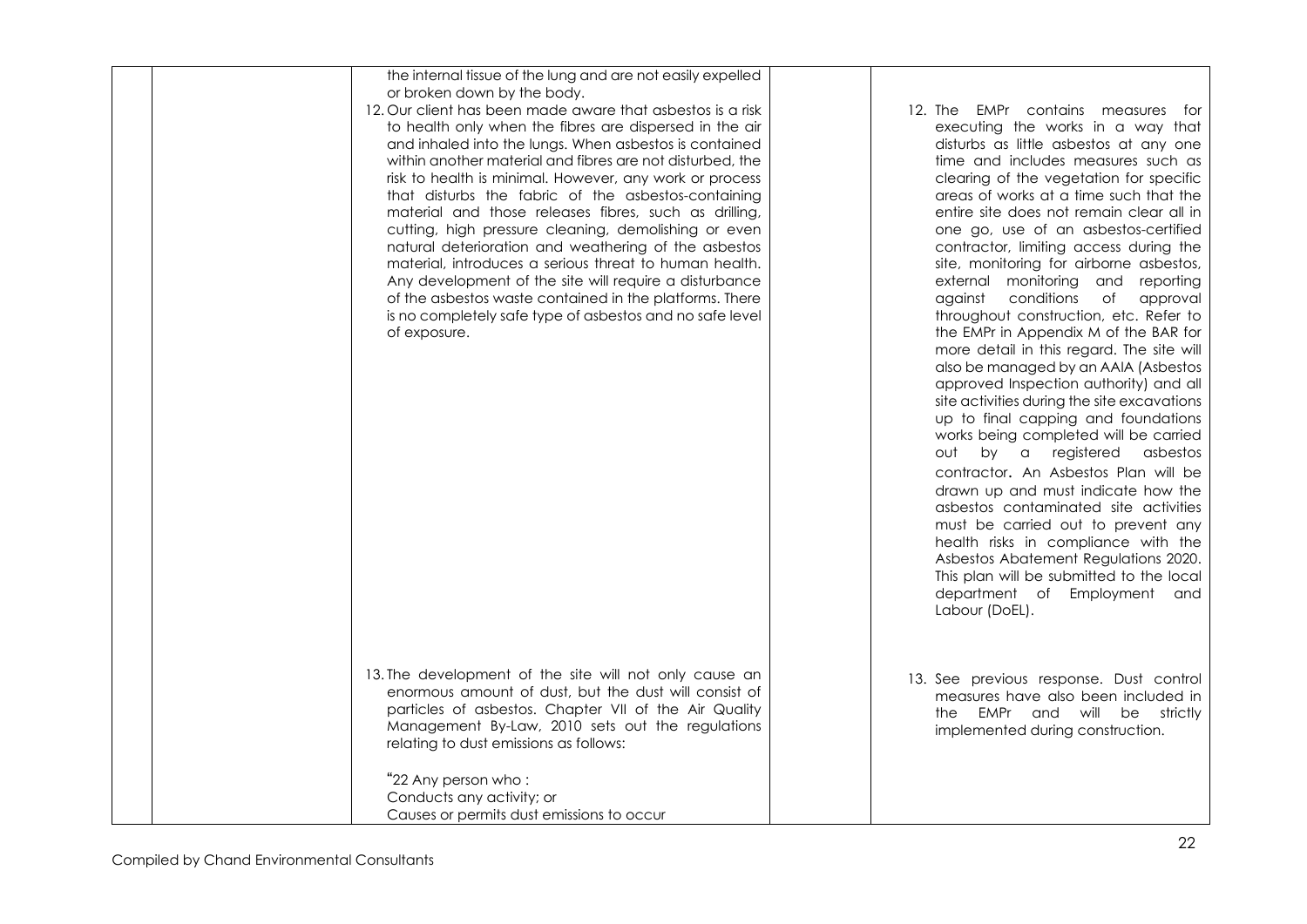| Shall adopt the best practical environmental option to<br>the satisfaction of the authorised person to prevent and<br>abate dust emissions into the atmosphere that may be<br>harmful to public health and wellbeing or is likely to<br>cause a nuisance to persons residing or present in the<br>vicinity of such land, activity or premises."<br>14. Section 44 refers to Exemptions<br>"44(1) Any person may in writing, apply for exemption<br>from the application of a<br>provision of this by-law to the council.<br>(2) An application in terms of subsection 1 must be<br>accompanied by substantive<br>reasons." | 14. Noted.                                                                                                                                                                                                                                                                                                                                                                                                                                                                                                                                                                                          |
|----------------------------------------------------------------------------------------------------------------------------------------------------------------------------------------------------------------------------------------------------------------------------------------------------------------------------------------------------------------------------------------------------------------------------------------------------------------------------------------------------------------------------------------------------------------------------------------------------------------------------|-----------------------------------------------------------------------------------------------------------------------------------------------------------------------------------------------------------------------------------------------------------------------------------------------------------------------------------------------------------------------------------------------------------------------------------------------------------------------------------------------------------------------------------------------------------------------------------------------------|
| 15. It is clear that the dust emissions will be harmful to public<br>health and the wellbeing of not only the employees and<br>customers of the businesses operating within the<br>industrial area but also to the neighbouring residents.<br>16. Our client has not been placed in possession of any<br>proposal to prevent or abate dust and asbestos<br>emissions during the planned development of the area,<br>nor has he been made aware of any application in<br>terms of subsection 2 for an exemption of this bylaw.                                                                                              | 15. The release of air-borne asbestos will be<br>prevented through the implementation<br>of a carefully planned Capping<br>Strategy and an Asbestos Plan which<br>will outline how site activities must be<br>carried given the risks involved.<br>16. Refer to the Capping Strategy included<br>in Appendix B1, the Asbestos Report<br>completed by OHMS (Refer to<br>Appendix J7) and the EMPr included as<br>which<br>Appendix<br>M<br>includes<br>specifications for Asbestos Control.                                                                                                          |
| 17. It appears that the Applicant now intends following<br>through on a process agreed upon in and during 2010<br>to cap the asbestos site to ensure no future exposure<br>after development. I respectfully submit that in order to<br>ensure the public health that this should have been<br>attended to in 2010.                                                                                                                                                                                                                                                                                                        | 17. It is unclear which agreement the<br>commentator is referring to. The<br>environmental<br>(BAR)<br>assessment<br>concluded<br>that<br>the<br>proposed<br>decommissioning would result in a<br>healthier environment as human health<br>risks would be lower through the<br>permanent capping of the asbestos on<br>the site as this would eliminate<br>pathways for asbestos to reach people<br>on- and off-site. Note that removal of<br>asbestos and excavation into the<br>asbestos would be avoided as far as<br>possible as the proposed capping<br>would entail importing of material and |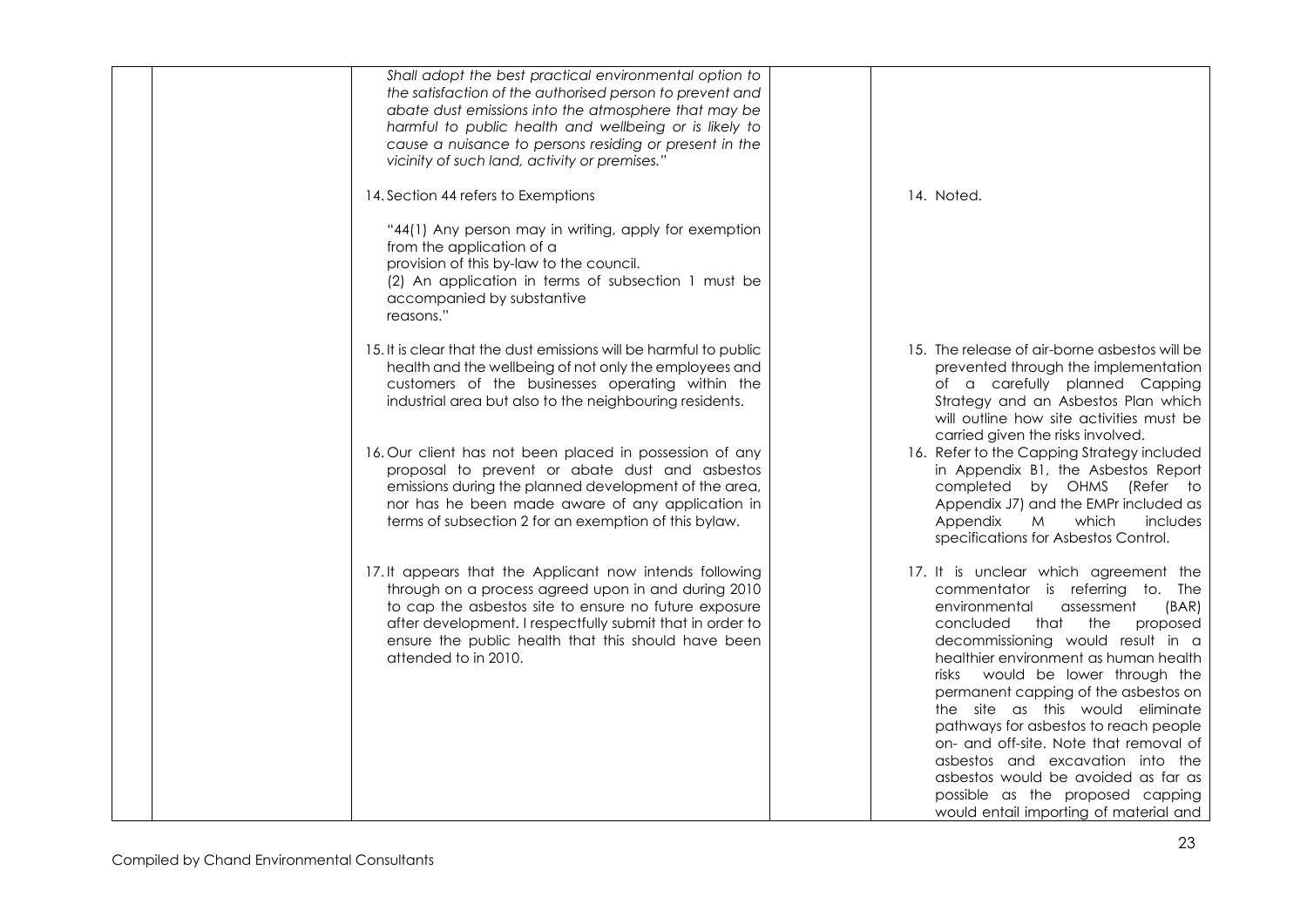|  |                                                                                                                                                                                                                                                                                                                                                                                                                                                                                                                                                                                                                                                                                                                                                                                                                                                                                                                                                                                                                                                                                                                                                                                                                                                  | covering the surface of the site.<br>Removal of the vegetative cover on site<br>might however expose some asbestos<br>waste however the overall significance<br>of this impact has been assessed as.<br>Low (-) with the implementation of the<br>recommended mitigation measures                                                                                                                                                                                                                                                                                                                                                                                                                                                                                                           |
|--|--------------------------------------------------------------------------------------------------------------------------------------------------------------------------------------------------------------------------------------------------------------------------------------------------------------------------------------------------------------------------------------------------------------------------------------------------------------------------------------------------------------------------------------------------------------------------------------------------------------------------------------------------------------------------------------------------------------------------------------------------------------------------------------------------------------------------------------------------------------------------------------------------------------------------------------------------------------------------------------------------------------------------------------------------------------------------------------------------------------------------------------------------------------------------------------------------------------------------------------------------|---------------------------------------------------------------------------------------------------------------------------------------------------------------------------------------------------------------------------------------------------------------------------------------------------------------------------------------------------------------------------------------------------------------------------------------------------------------------------------------------------------------------------------------------------------------------------------------------------------------------------------------------------------------------------------------------------------------------------------------------------------------------------------------------|
|  |                                                                                                                                                                                                                                                                                                                                                                                                                                                                                                                                                                                                                                                                                                                                                                                                                                                                                                                                                                                                                                                                                                                                                                                                                                                  | which would be managed through the<br>EMP which in turn will be monitored by<br>an Environmental Control Officer<br>(ECO). An ECO will be permanently<br>based on the site for monitoring<br>purposes during the initial vegetation<br>removal and capping phase of the<br>development.                                                                                                                                                                                                                                                                                                                                                                                                                                                                                                     |
|  | 18. From previous notifications submitted that there are two<br>platforms containing asbestos waste. The Applicant<br>confirmed that there is mole activity which is<br>undermining the soil covering the asbestos and resulting<br>in the waste being pushed to the surface.<br>19. It is clear that the current arrangement relating to the<br>asbestos waste is not sufficient and will constitute a<br>significant danger to public health in the near future<br>and could quite possibly be an immediate danger to<br>individuals currently in the vicinity of the platforms. I<br>accordingly submit that the waste areas should be<br>capped as a matter of urgency, as determined in the<br>2010 geotechnical investigation, regardless of whether<br>approval is granted for the development or not.<br>20. Section 24(b) of the Constitution of the Republic of<br>South Africa affords all persons the right to a healthy<br>environment. This right belonging to all individuals in the<br>nearby business parks and residential area will be<br>infringed by the proposed development. With the strong<br>winds typically experienced in the Cape area, it is<br>uncertain how far the danger to the public health will<br>stretch. | 18. Both platforms will be permanently<br>capped, and mole activity will be<br>stopped through the development of<br>the site and the installation of rodent<br>barriers along the perimeter.<br>19. This is acknowledged by the Applicant,<br>hence the proposal to permanently<br>cap the site. The capping of the site<br>requires a Wate Management Licence<br>and Environmental Authorisation which<br>is the subject of this application.<br>Capping cannot take place without<br>approval from the relevant Competent<br>Authority.<br>20. The BAR acknowledges this right and as<br>such<br>extensive<br>recommends<br>monitoring<br>management<br>and<br>measures to prevent any health<br>impacts to surrounding communities<br>(refer to the EMPr included in Appendix<br>$M$ ). |
|  | 21. Legislation has been in force for many years to regulate<br>the disposal of this waste, for example in terms of the<br>Environmental Conservation Act 73 of 1989 (now<br>repealed) any person who wished to establish, provide                                                                                                                                                                                                                                                                                                                                                                                                                                                                                                                                                                                                                                                                                                                                                                                                                                                                                                                                                                                                               | 21. Any asbestos contaminated waste will<br>be disposed of at a licenced hazardous<br>waste facility (Vissershok) by a licensed<br>service provider, and the handling of<br>such waste will be controlled by the                                                                                                                                                                                                                                                                                                                                                                                                                                                                                                                                                                            |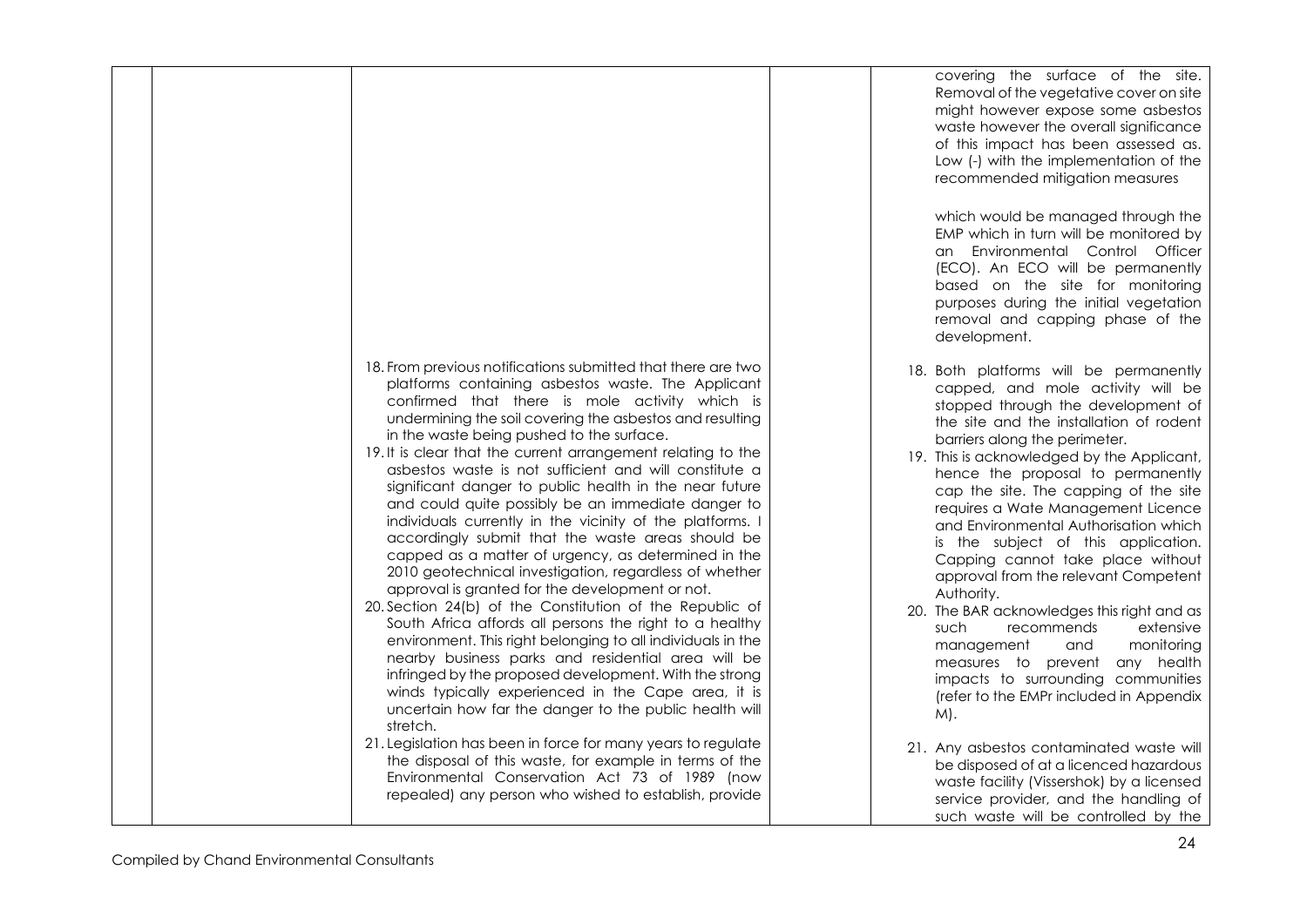|    |                  | or operate a disposal site had to apply to the Minister for<br>a permit to do so.<br>22. The Asbestos Regulations to the Occupational Health<br>and Safety Act 85 of 1993 provides that no work is<br>allowed to take place on asbestos or asbestos<br>containing material before a written work plan has<br>been devised and precautionary measures have been<br>taken. The regulations also prohibit any person from<br>carrying out work that will put any person at risk from<br>asbestos exposure.                                                                                                                                                                                                                                                                                                                                   |              | EMPr. The applicant does not need a<br>permit for disposing of such waste.<br>22. Agreed. In line with this legislation, an<br>Asbestos Plan will be compiled by an<br>Asbestos<br>approved<br>Inspection<br>authority,<br>as recommended<br>by<br>asbestos specialist and as included in<br>the EMPr. The EMPr requires that all of<br>the mitigation measures outlined in the<br>Asbestos Regulations of 2001 as well as<br>the Occupational Health and Safety<br>Act must be strictly adhered to. The EAP<br>has furthermore recommended that<br>the mitigation measures outlined in the<br>relevant legislation should form part of<br>the conditions of environmental<br>authorization (should the development<br>be authorised) |
|----|------------------|-------------------------------------------------------------------------------------------------------------------------------------------------------------------------------------------------------------------------------------------------------------------------------------------------------------------------------------------------------------------------------------------------------------------------------------------------------------------------------------------------------------------------------------------------------------------------------------------------------------------------------------------------------------------------------------------------------------------------------------------------------------------------------------------------------------------------------------------|--------------|---------------------------------------------------------------------------------------------------------------------------------------------------------------------------------------------------------------------------------------------------------------------------------------------------------------------------------------------------------------------------------------------------------------------------------------------------------------------------------------------------------------------------------------------------------------------------------------------------------------------------------------------------------------------------------------------------------------------------------------|
|    |                  | <b>CONCLUSION</b>                                                                                                                                                                                                                                                                                                                                                                                                                                                                                                                                                                                                                                                                                                                                                                                                                         |              |                                                                                                                                                                                                                                                                                                                                                                                                                                                                                                                                                                                                                                                                                                                                       |
|    |                  |                                                                                                                                                                                                                                                                                                                                                                                                                                                                                                                                                                                                                                                                                                                                                                                                                                           |              |                                                                                                                                                                                                                                                                                                                                                                                                                                                                                                                                                                                                                                                                                                                                       |
|    |                  | 23. An approval of the planning application will negatively<br>affect our client's business and in all likelihood the<br>income generated from the business will be significantly<br>reduced due to the business' inaccessibility. The<br>enormous impact of the traffic passing our client's<br>business into the new development cannot be ignored.<br>24. Our client if of the respectful opinion that the Applicant<br>has not adequately addressed the possibility of the<br>serious health implications of its development. Not only<br>does it pose a risk to businesses in the immediate vicinity<br>but the entire industrial area and the residential<br>development, which is situated in close proximity to the<br>land will be seriously and permanently affected.<br>Yours faithfully<br>Deon Perold<br>lucille@dplaw.co.za |              | 23. It is not envisaged<br>that the<br>development will prevent access to the<br>commentator's business, as per the<br>findings of the Traffic<br>Impact<br>Assessment.<br>24. This is addressed extensively in the BAR,<br>EMPr, Capping Strategy and Asbestos<br>Report as outlined in this response.<br>Health risks were assessed to have a<br>with<br>significance<br>the<br>Low<br>implementation of required mitigation<br>measures.                                                                                                                                                                                                                                                                                           |
| 9. | Johan Lourens    | Email comment:                                                                                                                                                                                                                                                                                                                                                                                                                                                                                                                                                                                                                                                                                                                                                                                                                            | <b>CHAND</b> |                                                                                                                                                                                                                                                                                                                                                                                                                                                                                                                                                                                                                                                                                                                                       |
|    | 28 February 2022 | Good day Claudette.                                                                                                                                                                                                                                                                                                                                                                                                                                                                                                                                                                                                                                                                                                                                                                                                                       |              | You have been added to the Interested &<br>Affected Party database for the project and will                                                                                                                                                                                                                                                                                                                                                                                                                                                                                                                                                                                                                                           |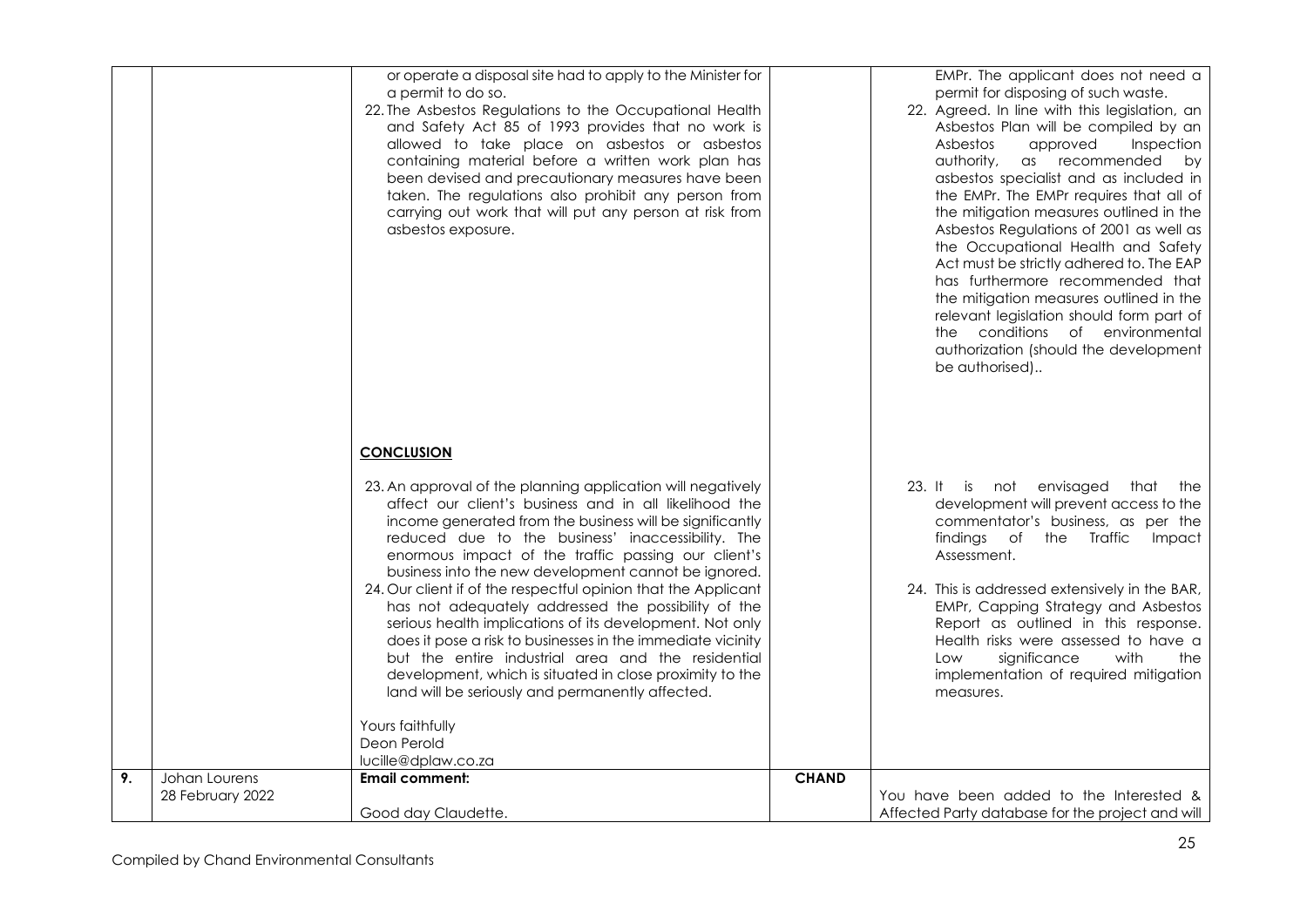| Our telephone conversation this morning refers:<br>As I told you I received a copy of the letter that came from<br>my tenant. The document was not addressed to me but to<br>Dear sir. The document was supposed to be addressed to<br>me as I have a direct interest as my property is next to the<br>exposed asbestos.<br>My main concern is the following:<br>a) The green belt on the Pisces Street side is too narrow<br>as there is an incline of about 3 meters where the | receive all future communication on the<br>application directly.<br>To limit excavation, material would be<br>a)<br>imported to cover the site and                                                                                                                                                                                                                                                                                                                                                                                                                                                                                                                                                                                                                                                                     |
|----------------------------------------------------------------------------------------------------------------------------------------------------------------------------------------------------------------------------------------------------------------------------------------------------------------------------------------------------------------------------------------------------------------------------------------------------------------------------------|------------------------------------------------------------------------------------------------------------------------------------------------------------------------------------------------------------------------------------------------------------------------------------------------------------------------------------------------------------------------------------------------------------------------------------------------------------------------------------------------------------------------------------------------------------------------------------------------------------------------------------------------------------------------------------------------------------------------------------------------------------------------------------------------------------------------|
| asbestos is covered with soil. Disturbing the raised<br>area by building or levelling the area will cause the<br>asbestos to become airborne.                                                                                                                                                                                                                                                                                                                                    | compaction implemented to realise<br>the required levels. For the majority of<br>the site, the earthworks would not entail<br>any excavation works or digging into<br>the existing surface areas on the site. In<br>sections where excavation is required,<br>this would be limited in terms of depth<br>and extent. The Capping Strategy (refer<br>to Appendix B1 of the BAR) elaborates<br>in detail on the varying degrees of<br>excavation across the site and how this<br>would be implemented.                                                                                                                                                                                                                                                                                                                   |
| b) In your document it is stated that the soil will be<br>slightly disturbed. How much is slightly. Disturbing<br>the ground with the knowledge of the health risk<br>issue is totally negligent.                                                                                                                                                                                                                                                                                | b) See above response. The health risk has<br>been assessed and will be controlled<br>through an EMPr (refer to Appendix M<br>of the BAR) and an Asbestos Plan to be<br>submitted to and approved by the<br>Dept. of Employment and Labour. This<br>plan will detail how the asbestos<br>contaminated site activitifes must be<br>carried out to prevent any health risks in<br>compliance with the<br>Asbestos<br>Abatement Regulations 2020. The<br>asbestos contaminated site must be<br>managed by an asbestos approved<br>inspection authority. Furthermore, all<br>site activities during the site excavations<br>up to final capping and foundations<br>works being completed will be carried<br>out by a registered asbestos contractor,<br>managed and monitored by an<br>Environmental Control Officer (ECO) |